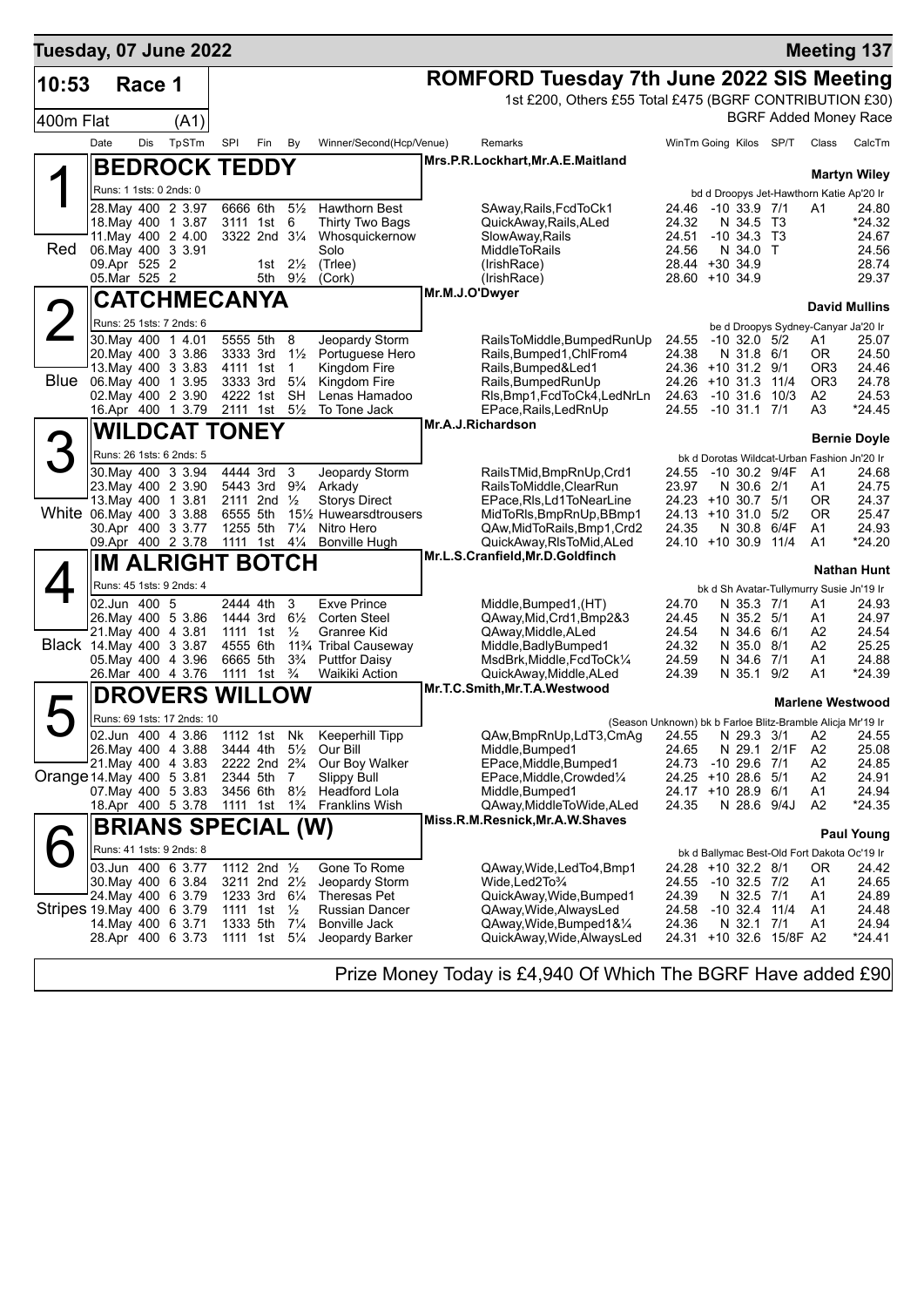| Tuesday, 07 June 2022     |              |        |                                                                |                                                     |                   |                                  |                                              |              |                                                         |                                                           |                                  |                         |                                        | <b>Meeting 137</b> |
|---------------------------|--------------|--------|----------------------------------------------------------------|-----------------------------------------------------|-------------------|----------------------------------|----------------------------------------------|--------------|---------------------------------------------------------|-----------------------------------------------------------|----------------------------------|-------------------------|----------------------------------------|--------------------|
| 11:09                     |              | Race 2 |                                                                |                                                     |                   |                                  |                                              |              | VISIT US ON INSTAGRAM @ ROMFORDDOGS                     |                                                           |                                  |                         |                                        |                    |
|                           |              |        |                                                                |                                                     |                   |                                  |                                              |              | 1st £140, Others £50 Total £390 (BGRF CONTRIBUTION £30) |                                                           |                                  |                         |                                        |                    |
| 400m Flat                 |              |        | (A4)                                                           |                                                     |                   |                                  |                                              |              |                                                         |                                                           |                                  |                         | <b>BGRF Added Money Race</b>           |                    |
|                           | Date         | Dis    | TpSTm                                                          | SPI                                                 | Fin               | By                               | Winner/Second(Hcp/Venue)                     |              | Remarks                                                 |                                                           | WinTm Going Kilos SP/T           |                         | Class                                  | CalcTm             |
|                           |              |        | <b>DROOPYS CLOUD</b>                                           |                                                     |                   |                                  |                                              | Mr.T.D.Coote |                                                         |                                                           |                                  |                         |                                        |                    |
|                           |              |        | Runs: 43 1sts: 4 2nds: 8                                       |                                                     |                   |                                  |                                              |              |                                                         | (Ssn Suppressed) bk b Droopys Buick-Droopys Saab Jn'19 Ir |                                  |                         | <b>David Mullins</b>                   |                    |
|                           |              |        | 30.May 400 1 3.94                                              | 4443 3rd 1 <sup>3</sup> / <sub>4</sub>              |                   |                                  | Geelo Saffron                                |              | Rails, ClearRun                                         |                                                           | 24.75 -10 28.7 4/5F A4           |                         |                                        | 24.79              |
|                           |              |        | 21. May 400 1 3.88<br>03. May 400 1 3.95                       | 4222 2nd 3<br>4544 3rd                              |                   | $6\frac{1}{2}$                   | Kingdom Diva<br>Good Ace                     |              | Rails.Crowded1                                          | 24.44<br>24.19                                            | N 28.8                           | 15/8F A4<br>N 28.8 11/4 | A4                                     | 24.68<br>24.71     |
| Red                       |              |        | 26.Apr 400 2 3.88                                              | 2333 3rd                                            |                   | $4\frac{1}{2}$                   | Noelles Torello                              |              | SlowAway,Rails<br>EarlyPace, Rails, Bumped1             | 24.54                                                     | $-1028.7$ T3                     |                         |                                        | xLame 24.80        |
|                           |              |        | 26.Mar 400 2 3.90                                              | 5333 3rd                                            |                   | $2\frac{1}{4}$                   | Chopchop Latte                               |              | Rails, Bumped2                                          | 24.41                                                     | N 28.8                           | 15/8                    | A4                                     | *24.59             |
|                           |              |        | 18.Mar 400 4 3.82                                              | 4544 4th                                            |                   | 3                                | Joshuas Flyer                                |              | Rails, Bumped4<br>Mr.E.T.M.Freshwater                   |                                                           | 24.45 +10 28.8 6/1               |                         | A3                                     | 24.79              |
|                           |              |        | <b>JET STREAM CHARM</b>                                        |                                                     |                   |                                  |                                              |              |                                                         |                                                           |                                  |                         | <b>Katie O'Flaherty</b>                |                    |
|                           |              |        | Runs: 0 1sts: 0 2nds: 0<br>01.Jun 400 1 3.78                   | 1111                                                | 1st               | $4\frac{1}{2}$                   | Altesse Ruby                                 |              | QAway, Rails, ALed                                      | wbk d Droopys Sydney-Jet Stream Dame Ap'20 Ir<br>24.64    | N 33.2 T3                        |                         |                                        | *24.64             |
|                           |              |        | 26. May 400 1 3.85                                             | 1111 1st 2 <sup>3</sup> / <sub>4</sub>              |                   |                                  | Stella Bella                                 |              | QAway, Rails, Always Led                                | 24.92                                                     | N 33.0 T3                        |                         |                                        | 24.92              |
| <b>Blue</b>               | 17.Apr 525 4 |        | 18. May 400 3 3.98                                             |                                                     | 6th               | - 16                             | Solo<br>(Ennsc)                              |              | <b>MiddleToRails</b><br>(IrishRace)                     | 25.24<br>28.98                                            | N 32.8 T<br>$-20, 33.6$          |                         |                                        | 25.24<br>29.93     |
|                           | 01.Apr 525 2 |        |                                                                |                                                     | 2nd $\frac{1}{2}$ |                                  | (Shelb)                                      |              | (IrishRace)                                             | 29.13                                                     | N 33.1                           |                         |                                        | 29.16              |
|                           | 10.Mar 525 1 |        |                                                                |                                                     | 6th               | 12                               | (Ennsc)                                      |              | (IrishRace)                                             | 29.32                                                     | $-20, 32.6$                      |                         |                                        | 29.97              |
|                           |              |        | <b>PIEMANS JULES</b>                                           |                                                     |                   |                                  |                                              | Mr.J.Parker  |                                                         |                                                           |                                  |                         | <b>David Mullins</b>                   |                    |
|                           |              |        | Runs: 2 1sts: 0 2nds: 0                                        |                                                     |                   |                                  |                                              |              |                                                         | bkw b Droopys Sydney-Ravenswood Margo Ap'20 Ir            |                                  |                         |                                        |                    |
|                           | 25.Apr       |        | 28. May 400 3 3.95                                             | 4444 4th                                            |                   | $4\frac{1}{4}$                   | NAME CHANGED from<br><b>Airmount Roddick</b> |              | Peata Mhuinteoir<br>MiddleToRails, BmpRnUp&1            | 24.84                                                     | $-10, 26.9$                      | 3/1                     | A4                                     | 25.08              |
|                           |              |        | 17. May 400 3 3.89                                             | 3455 3rd                                            |                   | 7                                | Lakeview Night                               |              | MiddleToRails, Baulked3                                 | 24.62                                                     | N 27.0                           | 5/1                     | A4                                     | 25.18              |
| White 11 May 400 3 3.95   |              |        |                                                                | 2111 1st                                            |                   | $6\frac{1}{2}$                   | Isabella                                     |              | EPace, Mid, LdRnUp                                      | 24.70                                                     | $-10, 26.5$                      | - ТЗ                    |                                        | *24.60             |
|                           |              |        | 04. May 400 6 3.91<br>27.Apr 400 4 3.95                        | 2221 1st 1 <sup>3</sup> / <sub>4</sub>              |                   |                                  | Romeo Ad Astra<br>Solo                       |              | MovedMiddle, Led3<br>Middle                             | 24.86<br>25.05                                            | $-10$ 26.7 T3<br>N 26.6 T        |                         |                                        | 24.76<br>25.05     |
|                           |              |        | <b>SERVALAN</b>                                                |                                                     |                   |                                  |                                              |              | <b>Jeopardy Racing Syndicate</b>                        |                                                           |                                  |                         |                                        |                    |
|                           |              |        | Runs: 85 1sts: 15 2nds: 3                                      |                                                     |                   |                                  |                                              |              |                                                         | (Ssn Suppressed) bk b Laughil Blake-Pipette Fb'19 Ir      |                                  |                         |                                        | <b>Paul Young</b>  |
|                           |              |        | 28.May 400 3 3.97                                              | 4332 2nd 2 <sup>3</sup> / <sub>4</sub>              |                   |                                  | Lift The Roof                                |              | Middle,EveryChance                                      | 24.79                                                     | N 28.3 7/1                       |                         | A4                                     | 25.01              |
|                           |              |        | 21. May 400 4 3.96<br>13. May 400 4 3.93                       | 1345 6th<br>5666 6th                                |                   | $8\frac{1}{2}$<br>$7^{\circ}$    | Newlawn Freddie<br><b>Conors Pickens</b>     |              | QuickAway, Middle<br>Middle, Bumped1                    | 24.81<br>24.76                                            | $-10$ 28.3 $9/4F$<br>N 27.9      | 5/1                     | A4<br>A3                               | 25.38<br>25.32     |
| Black 07 May 400 4 3.91   |              |        |                                                                | 1222 3rd                                            |                   | $1\frac{3}{4}$                   | One Dart Finish                              |              | QAw, Middle, Every Chance                               | 24.81                                                     | $-1027.9$                        | 5/1                     | A3                                     | 24.84              |
|                           |              |        | 30.Apr 400 4 3.89<br>05.Apr 400 4 3.81                         | 4444 5th<br>2222 2nd 11/4                           |                   | $4\frac{3}{4}$                   | <b>Ratchies Boss</b><br>Guccis Angel         |              | Middle, Bumped 1& 1/4<br>EPace, Middle, Every Chance    | 24.81<br>24.52                                            | $-10$ 27.7 $9/1$<br>N 28.1 8/1   |                         | A3<br>A3                               | 25.08<br>*24.62    |
|                           |              |        |                                                                |                                                     |                   |                                  | (W)                                          | Mr.A.J.Ward  |                                                         |                                                           |                                  |                         |                                        |                    |
|                           |              |        | <b>CIRQUE DU</b>                                               |                                                     | <b>SOLEIL</b>     |                                  |                                              |              |                                                         |                                                           |                                  |                         | <b>Michelle Brown</b>                  |                    |
|                           |              |        | Runs: 68 1sts: 14 2nds: 13<br>28. May 400 5 3.88 1446 5th 51/4 |                                                     |                   |                                  | Lift The Roof                                |              | QAway, Wide, Crowded 3                                  | (Season 20.Mr'21) bk b Crash-Newinn Bling Mr'19 Br        | 24.79 N 28.4 7/1 A4              |                         |                                        | 25.20              |
|                           |              |        | 19. May 400 6 3.93                                             | 2544 4th 31⁄4                                       |                   |                                  | Young Magic                                  |              | Wide, Bumped $18\%$                                     |                                                           | 24.99 -10 28.8 11/2              |                         | A4                                     | 25.15              |
| Orange 06. May 400 6 3.81 |              |        | 12. May 400 6 3.85                                             | 1111 1st 21/ <sub>2</sub><br>1111 1st $\frac{1}{2}$ |                   |                                  | Can But Dream<br>Storys Jap                  |              | QuickAway, Wide, ALed<br>QAway, Wide, ALed              | 24.82                                                     | N 28.5 7/2<br>24.73 +10 28.4 9/4 |                         | A5<br>A6                               | *24.82<br>24.83    |
|                           |              |        | 30.Apr 400 6 3.83                                              | 1222 1st SH                                         |                   |                                  | <b>Keanos King</b>                           |              | QAw, W, ChlTh'out To Led Nr Ln                          |                                                           | 24.80 +10 28.2 8/1               |                         | A7                                     | 24.90              |
|                           |              |        | 25.Apr 400 6 3.93 4555 4th 43/4                                |                                                     |                   |                                  | Indigo Duncan                                |              | Wide, Bumped Run Up, Crowded 1 24.88                    |                                                           | N 27.9 9/2                       |                         | A7                                     | 25.25              |
|                           |              |        | <b>OLD FORT MICK (W)</b>                                       |                                                     |                   |                                  |                                              |              | Miss.R.M.Resnick, Mr.A.W.Shaves                         |                                                           |                                  |                         |                                        | <b>Paul Young</b>  |
|                           |              |        | Runs: 46 1sts: 7 2nds: 8                                       |                                                     |                   |                                  |                                              |              |                                                         |                                                           |                                  |                         | bdw d Droopys Jet-Jillys Girl Jy'19 Ir |                    |
|                           |              |        | 02.Jun 400 6 4.04                                              | 5555 5th                                            |                   | $7\frac{1}{4}$                   | <b>Swithins Bullet</b>                       |              | SlowAway, Wide                                          | 24.47                                                     | N 32.4 4/1                       |                         | A4                                     | 25.04              |
|                           |              |        | 28. May 400 5 4.01<br>21. May 400 6 3.93                       | 6555 5th<br>3432 4th                                |                   | $7\frac{1}{4}$<br>$4\frac{1}{2}$ | <b>Airmount Roddick</b><br>Kenyan Ranger     |              | SlowAway, Wide, Bumped1<br>Wide, Bumped1                | 24.84<br>24.60                                            | $-10$ 32.7 $3/1$<br>N 32.4 3/1   |                         | A4<br>A4                               | 25.32<br>24.95     |
| Stripes 14 May 400 5 3.86 |              |        |                                                                | 2223 3rd                                            |                   | -4                               | Watsons Lane                                 |              | EPace, Wide, Bumped <sup>3</sup> /4                     | 24.58                                                     | N 32.6 11/4                      |                         | A3                                     | 24.90              |
|                           |              |        | 07. May 400 5 3.94<br>19.Mar 400 6 3.77                        | 5544 4th<br>3222 1st $\frac{3}{4}$                  |                   | $3\frac{3}{4}$                   | Madabout Kacey<br><b>Itsur Beauty</b>        |              | Wide,ClearRun<br>Wide, ChlFrom3ToLedRunIn               | 24.69<br>24.51                                            | $-10$ 32.2 $5/1$                 | N 32.3 9/4J             | A3<br>A3                               | 24.89<br>$*24.51$  |
|                           |              |        |                                                                |                                                     |                   |                                  |                                              |              |                                                         |                                                           |                                  |                         |                                        |                    |
|                           |              |        |                                                                |                                                     |                   |                                  |                                              |              |                                                         |                                                           |                                  |                         |                                        |                    |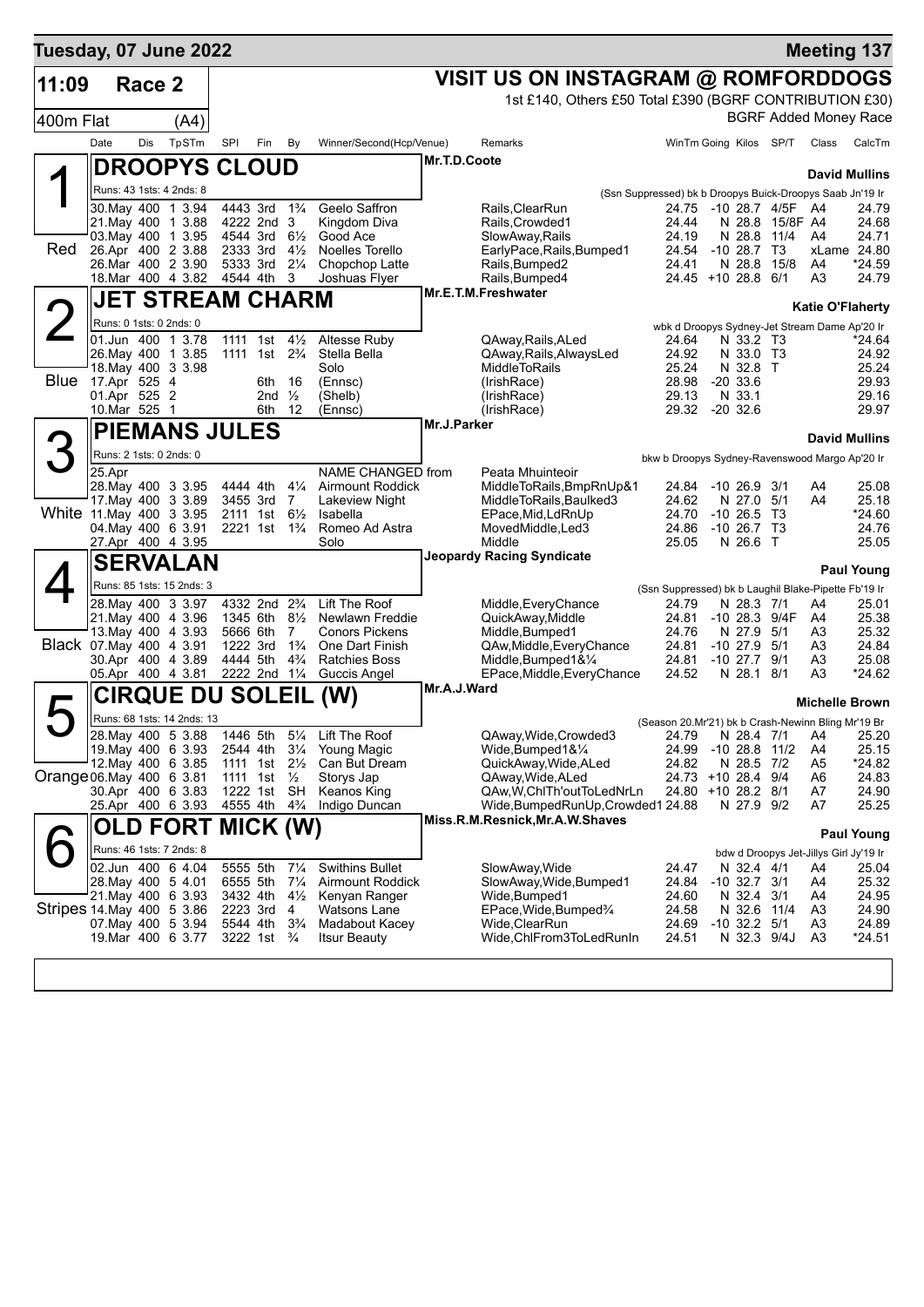| Tuesday, 07 June 2022                |      |        |                                                                                                                         |     |     |                                  |                                                                                                |                |                                                                                 |                                                           |                                               |                           |                                  | <b>Meeting 137</b>           |
|--------------------------------------|------|--------|-------------------------------------------------------------------------------------------------------------------------|-----|-----|----------------------------------|------------------------------------------------------------------------------------------------|----------------|---------------------------------------------------------------------------------|-----------------------------------------------------------|-----------------------------------------------|---------------------------|----------------------------------|------------------------------|
| 11:24                                |      | Race 3 |                                                                                                                         |     |     |                                  |                                                                                                |                | FIND ROMFORD GREYHOUND STADIUM ON YOUTUBE                                       |                                                           |                                               |                           |                                  |                              |
|                                      |      |        |                                                                                                                         |     |     |                                  |                                                                                                |                | 1st £130, Others £50 Total £380 (BGRF CONTRIBUTION £30)                         |                                                           |                                               |                           |                                  |                              |
| 575m Flat                            |      |        | (S3)                                                                                                                    |     |     |                                  |                                                                                                |                |                                                                                 |                                                           |                                               |                           |                                  | <b>BGRF Added Money Race</b> |
|                                      | Date | Dis    | TpSTm                                                                                                                   | SPI | Fin | By                               | Winner/Second(Hcp/Venue)                                                                       |                | Remarks                                                                         |                                                           | WinTm Going Kilos SP/T                        |                           | Class                            | CalcTm                       |
|                                      |      |        | <b>PANTONE CHERYL</b>                                                                                                   |     |     |                                  |                                                                                                | Mr.W.M.McNally |                                                                                 |                                                           |                                               |                           |                                  |                              |
|                                      |      |        |                                                                                                                         |     |     |                                  |                                                                                                |                |                                                                                 |                                                           |                                               |                           |                                  | <b>David Mullins</b>         |
|                                      |      |        | Runs: 36 1sts: 6 2nds: 8<br>02.Jun 575 1 14.06 3234 4th                                                                 |     |     |                                  |                                                                                                |                | (Ssn Suppressed) bd b Dorotas Woo Hoo-Alice My Angel Ja'20 Ir                   |                                                           |                                               |                           |                                  | 36.59                        |
|                                      |      |        | 26. May 575 1 14.28 5333 3rd                                                                                            |     |     | $7\frac{1}{2}$                   | 10 <sup>1</sup> / <sub>2</sub> Pennys Toran<br>Phoenix Lou                                     |                | Rails, Bumped1<br>Rails, Bumped1                                                | 35.75<br>36.12                                            |                                               | N 27.7 9/2<br>N 27.7 11/4 | S3<br>S <sub>2</sub>             | 36.72                        |
|                                      |      |        | 19. May 575 1 13.80 1211 2nd 3/4                                                                                        |     |     |                                  | <b>Emily Daisy</b>                                                                             |                | QAway, Rails, Led 3 To Nr Line                                                  | 36.15                                                     | N 27.6                                        | 8/1                       | S2                               | 36.21                        |
| Red                                  |      |        | 14. May 575 2 14.87 5332 6th<br>10. May 575 1 13.85 1111 1st DH                                                         |     |     | 22                               | Davys Ellie<br>Droopys Good One                                                                |                | Rails, Badly Baulked 6<br>QuickAway, Rails, ALed                                | 35.90<br>36.36                                            | N 27.5                                        | -4/1<br>N 27.3 6/1        | S <sub>2</sub><br>S <sub>2</sub> | 37.65<br>36.36               |
|                                      |      |        | 07.Apr 575 1 13.91 2111 2nd 21/2                                                                                        |     |     |                                  | To Tone Grace                                                                                  |                | EP, Rails, Led 1 To Run In                                                      | 36.18                                                     | -20 27.3 6/1                                  |                           | S <sub>2</sub>                   | *36.18                       |
|                                      |      |        | <b>MAYSES MATILDA</b>                                                                                                   |     |     |                                  |                                                                                                |                | Mr.G.Carpenter, Mr.K.S.Davis, Mr.R.S.Marling, Mrs.P.E.Wiley                     |                                                           |                                               |                           |                                  |                              |
|                                      |      |        | Runs: 59 1sts: 9 2nds: 6                                                                                                |     |     |                                  |                                                                                                |                |                                                                                 |                                                           |                                               |                           |                                  | <b>Martyn Wiley</b>          |
|                                      |      |        | 28. May 575 2 14.08 3423 5th                                                                                            |     |     |                                  | 10 <sup>1</sup> / <sub>2</sub> Fastnet Diva                                                    |                | (Ssn Suppressed) dkbd b Godsend-Mayshighlandreel Ja'19 Br<br>RailsToMid, Bmp2&5 | 36.13                                                     |                                               | N 26.9 4/1                | S3                               | 36.97                        |
|                                      |      |        | 20. May 575 2 14.24 4446 6th                                                                                            |     |     | $5\frac{1}{4}$                   | Cochise Peak                                                                                   |                | RailsToMiddle, Bumped1                                                          |                                                           | 36.52 -20 26.7 7/2                            |                           | S3                               | 36.73                        |
| <b>Blue</b>                          |      |        | 06. May 575 2 14.19 4443 3rd                                                                                            |     |     | $7\frac{1}{4}$<br>$1\frac{3}{4}$ | Pantone Cheryl                                                                                 |                | RailsToMiddle, Bumped2                                                          |                                                           | 36.00 +20 26.6 9/4                            |                           | S3                               | 36.78                        |
|                                      |      |        | 26.Apr 400 2 3.91 4423 3rd<br>19.Apr 400 2 3.90 6544 3rd                                                                |     |     | $1\frac{1}{4}$                   | Jeopardy James<br>Shelone Bolt                                                                 |                | RIsTMid, CrdRunUp, RanOn<br>SAw, Rails To Middle, RanOn                         | 24.52                                                     | 24.57 +10 26.9 7/2                            | N 27.1 5/1                | A4<br>A4                         | 24.81<br>24.62               |
|                                      |      |        | 26.Mar 575 3 13.91 1323 5th                                                                                             |     |     | - 5                              | To Tone Mars                                                                                   |                | QAway, RIsToMid, Crd5                                                           | 36.21                                                     | $-15$ 27.1 $4/1$                              |                           | S3                               | *36.46                       |
|                                      |      |        | <b>UNION SUNDOWN</b>                                                                                                    |     |     |                                  |                                                                                                |                | Mr.P.A.Sandbach, Mrs.C.J.Sandbach                                               |                                                           |                                               |                           |                                  | Jean Liles                   |
|                                      |      |        | Runs: 29 1sts: 7 2nds: 4                                                                                                |     |     |                                  |                                                                                                |                |                                                                                 | (Ssn Suppressed) bk b Droopys Cain-Forge Scolari Mr'20 Ir |                                               |                           |                                  |                              |
|                                      |      |        | 28. May 575 4 14.12 4356 6th                                                                                            |     |     | 11                               | <b>Fastnet Diva</b>                                                                            |                | Middle, Bumped2                                                                 | 36.13                                                     |                                               | N 25.2 4/1                | S3                               | 37.01                        |
|                                      |      |        | 24. May 575 5 14.35 4333 1st                                                                                            |     |     | <b>SH</b>                        | So Handsome                                                                                    |                | Mid, Bumped 1&6, Led RunIn                                                      | 37.33                                                     |                                               | -40 25.5 2/1F             | S4                               | 36.93                        |
| White 07. May 400 3 3.96 6555 5th    |      |        | 14. May 575 4 13.84 2111 2nd 13/4                                                                                       |     |     | 8                                | Kingdom Diamond<br><b>Storys Girl</b>                                                          |                | EPace, Mid, Led 1 To Run In<br>Middle, BmpRunUp&1&3&4                           |                                                           | 36.07 +20 24.9 9/4<br>24.41 +10 25.3 7/1      |                           | S4<br>A4                         | *36.41<br>25.16              |
|                                      |      |        | 30.Apr 575 4 13.93 2212 2nd                                                                                             |     |     | $1\frac{1}{4}$                   | <b>Phoenix Lou</b>                                                                             |                | Middle, Led2To5, Crowded6                                                       | 36.42                                                     |                                               | N 25.3 5/2                | S4                               | 36.52                        |
|                                      |      |        | 09.Apr 575 3 14.07 3246 5th                                                                                             |     |     | $7\frac{3}{4}$                   | Cochise Peak                                                                                   | Mr.L.T.Milne   | EPace, Mid, FcdTCk3, Crd6                                                       | 36.21                                                     |                                               | N 25.4 15/8F S4           |                                  | 36.83                        |
|                                      |      |        | <b>RISING CITY</b>                                                                                                      |     |     |                                  |                                                                                                |                |                                                                                 |                                                           |                                               |                           |                                  | <b>David Mullins</b>         |
|                                      |      |        | Runs: 76 1sts: 11 2nds: 10                                                                                              |     |     |                                  |                                                                                                |                |                                                                                 |                                                           | bk d Kinloch Brae-Old Fort Dakota Oc'18 Ir    |                           |                                  |                              |
|                                      |      |        | 02.Jun 575 4 14.31 3434 5th                                                                                             |     |     | $7\frac{1}{2}$                   | <b>Bomb Squad</b>                                                                              |                | EPace, Middle, FcdToCk1                                                         | 36.06                                                     |                                               | N 35.1 4/1                | S3                               | 36.66                        |
|                                      |      |        | 26. May 575 4 14.63 1444 4th<br>19. May 400 4 4.03 5555 2nd 3 <sup>3</sup> / <sub>4</sub>                               |     |     |                                  | 12 <sup>3</sup> / <sub>4</sub> Phoenix Lou<br>Jasons Pery                                      |                | QAway, Middle, Baulked1<br>SlowAway, Middle                                     | 36.12<br>24.77                                            | $-10, 34.5, 6/1$                              | N 34.6 7/1                | S <sub>2</sub><br>A6             | 37.14<br>24.97               |
| Black 12. May 575 3 14.45 6666 6th   |      |        |                                                                                                                         |     |     | 12                               | Runny Egg                                                                                      |                | Middle, Bumped 1                                                                | 35.71                                                     | N 34.4                                        | 12/1                      | S <sub>2</sub>                   | 36.65                        |
|                                      |      |        | 07. May 575 3 14.32 5666 6th                                                                                            |     |     | 10                               | Loaded Judy                                                                                    |                | Middle, Crowded 1&2                                                             |                                                           | $35.79$ +15 34.1                              | 10/3<br>10/1              | S <sub>2</sub><br>S <sub>3</sub> | 36.74<br>*35.97              |
|                                      |      |        | 02.Apr 575 3 14.04 1222 1st                                                                                             |     |     | $\frac{3}{4}$                    | Southwind Jazz                                                                                 | Mr.J.L.Mercer  | QAway, Mid, Bmp1, Led Run In                                                    |                                                           | $35.82 + 15.34.1$                             |                           |                                  |                              |
|                                      |      |        |                                                                                                                         |     |     |                                  | <b>CRICKLEOWL STAN (W)</b>                                                                     |                |                                                                                 |                                                           |                                               |                           |                                  | <b>Marlene Westwood</b>      |
|                                      |      |        | Runs: 22 1sts: 0 2nds: 3                                                                                                |     |     |                                  |                                                                                                |                |                                                                                 |                                                           | bk d Ballymac Eske-Crickleowl Bee Ap'19 Ir    |                           |                                  |                              |
|                                      |      |        |                                                                                                                         |     |     |                                  | 02.Jun 575 5 14.16 6453 3rd 51/4 Pennys Toran<br>26. May 575 5 14.25 2222 2nd 31/2 Phoenix Lou |                | SlowAway, Wide<br>Wide, Bumped1                                                 | 36.12                                                     | 35.75 N 33.0 5/1 S3 36.17                     | N 33.0 9/4F               | S <sub>2</sub>                   | 36.40                        |
|                                      |      |        | 21. May 400 5 3.88                                                                                                      |     |     |                                  | 1554 4th 7¼ Kingdom Diva                                                                       |                | QAway, Wide, Bumped1                                                            | 24.44                                                     |                                               | N 33.4 14/1               | A4                               | 25.02                        |
| Orange 12 May 575 6 14 03 5444 2nd 4 |      |        |                                                                                                                         |     |     |                                  | Runny Egg                                                                                      |                | Wide,ClearRun                                                                   | 35.71                                                     |                                               | N 33.1 10/1               | S <sub>2</sub>                   | *36.03                       |
|                                      |      |        | 07. May 575 6 14.18 4444 4th 5 <sup>3</sup> / <sub>4</sub><br>02. May 400 5 3.92 5664 3rd 4 <sup>3</sup> / <sub>4</sub> |     |     |                                  | Loaded Judy<br>Mendthebend                                                                     |                | Wide, ClearRun<br>Wide, Bumped 1, Crd4                                          |                                                           | 35.79 +15 32.9<br>24.69 -10 33.0 5/2          | 11/2                      | S2<br>A4                         | 36.40<br>24.97               |
|                                      |      |        |                                                                                                                         |     |     |                                  |                                                                                                |                | <b>Ramat Racing Club</b>                                                        |                                                           |                                               |                           |                                  |                              |
|                                      |      |        | <b>KINGDOM CAT (W)</b>                                                                                                  |     |     |                                  |                                                                                                |                |                                                                                 |                                                           |                                               |                           |                                  | <b>Bernie Doyle</b>          |
|                                      |      |        | Runs: 39 1sts: 7 2nds: 2<br>02.Jun 575 6 13.97 1112 3rd                                                                 |     |     | $4\frac{3}{4}$                   | <b>Bomb Squad</b>                                                                              |                | QAway, Wide, Bmp3, Led To4                                                      |                                                           | bk d Dorotas Wildcat-Droopys Achieve Fb'20 Ir |                           |                                  |                              |
|                                      |      |        | 14. May 575 5 14.25 4556 3rd                                                                                            |     |     |                                  | 11¼ Davys Ellie                                                                                |                | Wide, Bumped 6                                                                  | 36.06<br>35.90                                            |                                               | N 34.9 3/1<br>N 35.2 10/1 | S3<br>S2                         | 36.44<br>36.80               |
|                                      |      |        | 10. May 575 5 14.21 6546 6th                                                                                            |     |     | 4                                | P. Cheryl/D.G. One                                                                             |                | MissedBreak,Wide                                                                | 36.36                                                     |                                               | N 35.4 12/1               | S <sub>2</sub>                   | 36.67                        |
| Stripes 30.Apr 575 5 13.91 1144 4th  |      |        | 21.Apr 575 5 14.41 6666 6th                                                                                             |     |     | 7<br>9                           | <b>Slippy Donald</b><br>Rembrand                                                               |                | QAway, Wide, LedTo2<br>MissedBreak, Wide                                        | 35.84                                                     | 35.88 +15 34.2 8/1                            | N 34.7 10/1               | S <sub>2</sub><br>S <sub>2</sub> | 36.40<br>36.75               |
|                                      |      |        | 02.Apr 575 6 14.11 1221 1st $4\frac{1}{2}$                                                                              |     |     |                                  | <b>Mollys Princess</b>                                                                         |                | QAway, Wide, Chl&Led5                                                           | 36.75                                                     | $-40$ 33.4 $7/1$                              |                           | S <sub>2</sub>                   | *36.35                       |
|                                      |      |        |                                                                                                                         |     |     |                                  |                                                                                                |                |                                                                                 |                                                           |                                               |                           |                                  |                              |
|                                      |      |        |                                                                                                                         |     |     |                                  |                                                                                                |                |                                                                                 |                                                           |                                               |                           |                                  |                              |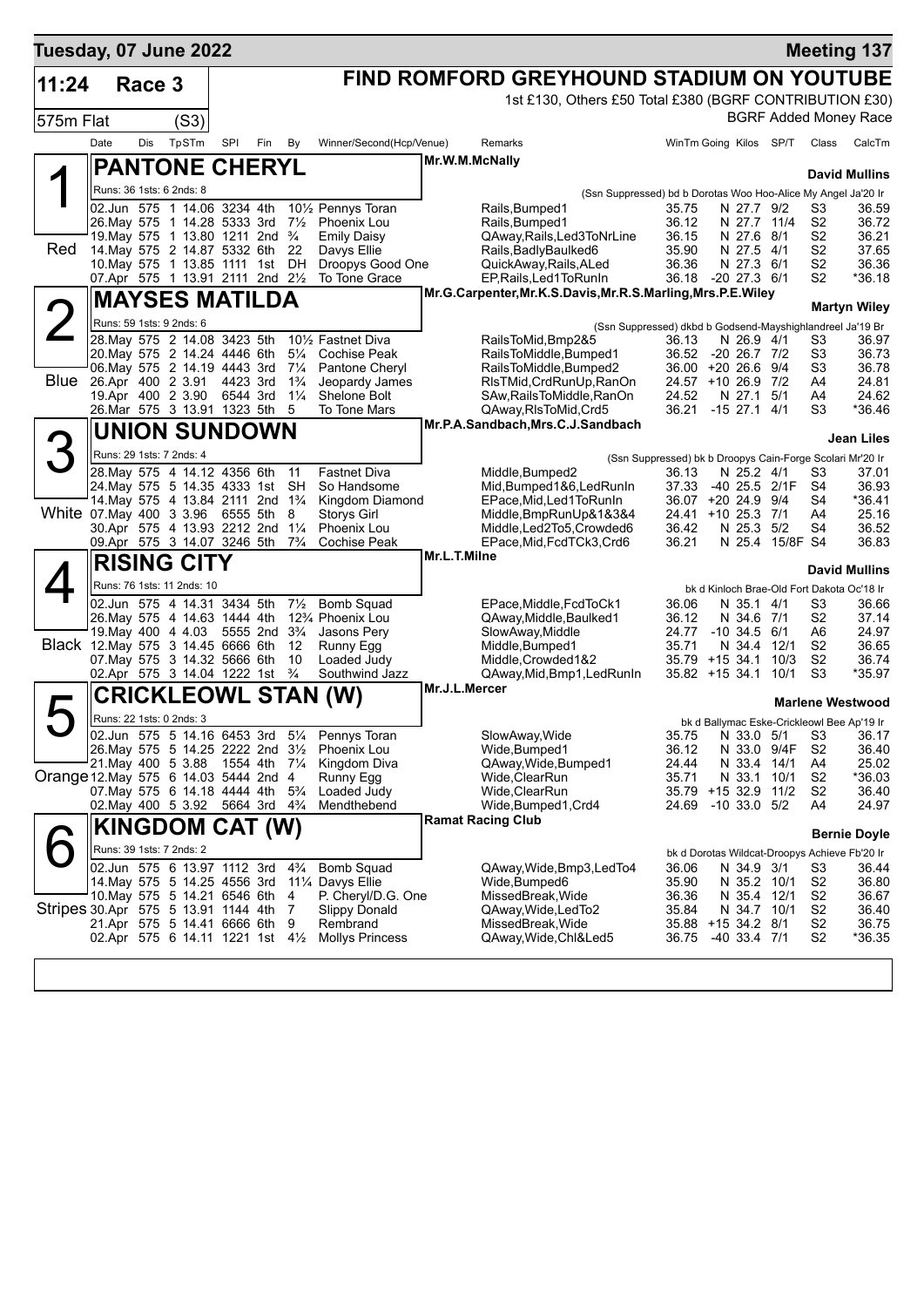| Tuesday, 07 June 2022             |                         |            |                                                           |                      |                                                |                                           |                                                                       |              |                                                                |                                                           |                                |                                    | <b>Meeting 137</b>                                        |                    |
|-----------------------------------|-------------------------|------------|-----------------------------------------------------------|----------------------|------------------------------------------------|-------------------------------------------|-----------------------------------------------------------------------|--------------|----------------------------------------------------------------|-----------------------------------------------------------|--------------------------------|------------------------------------|-----------------------------------------------------------|--------------------|
| 11:39                             |                         | Race 4     |                                                           |                      |                                                |                                           |                                                                       |              | <b>REHOME A RETIRED GREYHOUND</b>                              |                                                           |                                |                                    |                                                           |                    |
|                                   |                         |            |                                                           |                      |                                                |                                           |                                                                       |              |                                                                |                                                           |                                |                                    | 1st £160, Others £55 Total £435                           |                    |
| 400m Flat                         |                         |            | (A2)                                                      |                      |                                                |                                           |                                                                       |              |                                                                |                                                           |                                |                                    |                                                           |                    |
|                                   | Date                    | <b>Dis</b> | TpSTm                                                     | SPI                  | Fin                                            | By                                        | Winner/Second(Hcp/Venue)                                              |              | Remarks                                                        | WinTm Going Kilos SP/T                                    |                                |                                    | Class                                                     | CalcTm             |
|                                   | <b>WE</b>               |            |                                                           |                      |                                                |                                           |                                                                       |              | Miss.R.M.Resnick, Mr.A.W.Shaves                                |                                                           |                                |                                    |                                                           |                    |
|                                   | Runs: 8 1sts: 4 2nds: 3 |            |                                                           |                      |                                                |                                           |                                                                       |              |                                                                |                                                           |                                |                                    | Gemma Evans<br>f d Ballymac Anton-Ballymac Cameo Sp'20 Ir |                    |
|                                   |                         |            | 28. May 400 1 3.88                                        |                      | 4333 2nd 21/4                                  |                                           | Bang On Harry                                                         |              | Rails, Bumped 1, RanOn                                         | 24.42                                                     |                                | N 32.9 5/4F A2                     |                                                           | 24.60              |
|                                   |                         |            | 23. May 400 1 3.87                                        |                      | 2111 1st<br>3111 1st 21/ <sub>2</sub>          | $1\frac{3}{4}$                            | <b>Watford Lad</b>                                                    |              | EarlyPace, Rails, Led1                                         | 24.37                                                     |                                | N 32.9 10/11 FA3<br>N 32.7 1/1F A4 |                                                           | *24.37             |
| Red                               |                         |            | 14. May 400 1 3.82<br>16.Apr 400 1 3.87                   |                      | 3444 2nd 21/4                                  |                                           | Droopys Liz<br><b>Conors Pickens</b>                                  |              | Railed, Bumped&Led1<br>Railed, Baulked1                        | 24.57<br>24.67                                            | N 33.0                         | 13/8F A4                           |                                                           | 24.57<br>24.85     |
|                                   |                         |            | 09.Apr 400 1 3.87                                         |                      | 3111 1st 21/ <sub>2</sub>                      |                                           | Lokis Law                                                             |              | EarlyPace, Railed, Led1                                        | 24.62 -10 32.8 9/4J                                       |                                |                                    | A <sub>5</sub>                                            | 24.52              |
|                                   |                         |            | 05.Apr 400 1 3.90                                         |                      | 3222 1st 11/4                                  |                                           | <b>Charlie Bob</b>                                                    |              | Rails, Led4<br>Mr.M.Haythorne                                  | 24.73                                                     | -10 32.7 4/6F                  |                                    | A6                                                        | 24.63              |
|                                   |                         |            | <b>KILARA SAPPHIRE</b>                                    |                      |                                                |                                           |                                                                       |              |                                                                |                                                           |                                |                                    |                                                           | <b>Nathan Hunt</b> |
|                                   |                         |            | Runs: 53 1sts: 9 2nds: 13<br>31. May 400 1 3.91           |                      |                                                |                                           |                                                                       |              | (Ssn Suppressed) be b Scolari Me Daddy-Kilara Lizzie Sp'18 Ir  |                                                           |                                |                                    |                                                           |                    |
|                                   |                         |            | 19. May 400 2 3.97                                        | 5333 3rd<br>6655 4th |                                                | $\overline{\mathbf{1}}$<br>$2\frac{1}{2}$ | <b>Choices Penny</b><br><b>Brians Special</b>                         |              | Rails, Every Chance<br>SlowAway, Rails                         | 24.54<br>24.58                                            | N 29.0 4/1<br>$-10$ 29.2 $6/1$ |                                    | A2<br>A1                                                  | 24.62<br>24.68     |
|                                   |                         |            | 03. May 400 2 3.90                                        | 2666 5th             |                                                | $6\frac{3}{4}$                            | <b>Russian Dancer</b>                                                 |              | Rails, Bumped1                                                 | 24.60                                                     | N 29.0 3/1                     |                                    | A1                                                        | 25.14              |
| <b>Blue</b>                       |                         |            | 26.Apr 400 2 3.78<br>18.Apr 400 2 3.83                    | 4665 5th             | 1222 2nd 2 <sup>3</sup> / <sub>4</sub>         | 2                                         | Gone To Rome<br><b>Slippy Molly</b>                                   |              | QuickAway, Rails, Bumped1<br>Rails, Bumped1                    | 24.15 +10 29.2 7/2<br>24.44                               | N 29.5 9/2                     |                                    | A1<br>A1                                                  | 24.47<br>24.59     |
|                                   |                         |            | 24.Mar 400 1 3.83                                         |                      | 3111 1st 31/ <sub>2</sub>                      |                                           | Nolas Whiskey                                                         |              | EarlyPace, Rails, Led1                                         | 24.26                                                     |                                | N 29.0 11/8F A3                    |                                                           | *24.26             |
|                                   |                         |            | <b>FEORA MAX</b>                                          |                      |                                                |                                           |                                                                       |              | <b>Feora Max Syndicate</b>                                     |                                                           |                                |                                    |                                                           | <b>Paul Young</b>  |
|                                   |                         |            | Runs: 35 1sts: 1 2nds: 6                                  |                      |                                                |                                           |                                                                       |              |                                                                |                                                           |                                |                                    | bkw d Droopys Jet-Feora Inish Sp'18 Ir                    |                    |
|                                   |                         |            | 24.May 400 3 3.93                                         | 5566 4th             |                                                | $7\frac{1}{2}$                            | <b>Hawthorn Best</b>                                                  |              | (HT), RailsToMiddle,Crd1                                       | 24.34 -10 35.7 6/1                                        |                                |                                    | A2                                                        | 24.84              |
|                                   |                         |            | 18. May 400 3 3.86<br>11 May 400 3 3.89                   |                      |                                                |                                           | Solo<br>Solo                                                          |              | <b>MiddleToRails</b><br>MiddleToRails                          | 24.39<br>24.50                                            | N 35.5 T<br>$-10,35.9$ T       |                                    | ReQul *24.39<br>xLame 24.40                               |                    |
| White 01.Feb 575 4 14.67 6666 6th |                         |            |                                                           |                      |                                                |                                           | 161/ <sub>2</sub> Puttfor Rags                                        |              | SlowAway,MiddleToRails                                         | 35.41                                                     | $-1534.96/1$                   |                                    | S1                                                        | 36.57              |
|                                   |                         |            | 28.Jan 575 5 14.22 6555 5th                               |                      |                                                | $5\frac{1}{4}$                            | Any Moment Now                                                        |              | MiddleToRails, Bumped1                                         | 35.85                                                     | N 35.2 9/1                     |                                    | 0R                                                        | 36.26              |
|                                   |                         |            | 22.Jan 575 3 14.19 5653 2nd 5 <sup>3</sup> / <sub>4</sub> |                      |                                                |                                           | Ramat One                                                             |              | MiddleToRails, Bumped3<br>The Champagne Club Syndicate         | 36.25                                                     | $-30$ 35.4 11/4                |                                    | S1                                                        | 36.41              |
|                                   |                         |            | <b>BUBBLY DUSTY</b>                                       |                      |                                                |                                           |                                                                       |              |                                                                |                                                           |                                |                                    |                                                           | <b>Paul Young</b>  |
|                                   |                         |            | Runs: 26 1sts: 4 2nds: 2<br>31. May 400 4 3.90            | 3666 5th             |                                                | $3\frac{1}{2}$                            | <b>Choices Penny</b>                                                  |              | Middle, Crowded1, FcdTCk2                                      | 24.54                                                     | N 32.0 6/4F                    |                                    | bk d Droopys Jet-Quicksilverjemma Au'19 Ir<br>- A2        | 24.82              |
|                                   |                         |            | 21. May 400 4 4.07                                        | 5644 4th             |                                                | 3                                         | Headford Lola                                                         |              | SAway, Mid, FcdTCkRnIn                                         | 24.34                                                     | N 32.2 4/1                     |                                    | A1                                                        | 24.58              |
|                                   |                         |            | 13. May 400 3 3.90                                        |                      | 3655 4th                                       | $4\frac{3}{4}$                            | <b>Storys Direct</b>                                                  |              | Middle, Crowded3                                               | 24.23 +10 32.6                                            |                                | 11/2                               | <b>OR</b>                                                 | 24.71              |
| Black 06.May 400 4 3.72           |                         |            | 27.Apr 400 3 3.87                                         |                      | 1111 2nd 1                                     |                                           | One For Gold<br>Solo                                                  |              | QAway, Middle, Led To RnIn<br>Middle                           | 24.23 +10 32.6 7/1<br>24.10                               | N 32.2 T                       |                                    | 0R<br>ReQul *24.10                                        | 24.41              |
|                                   |                         |            | 31.Mar 400 4 3.80                                         |                      |                                                |                                           | 5533 3rd 11/2 Faithful Frankie                                        |              | Mid, Crowded1, RanOn                                           | 24.57                                                     | N 32.8 7/4F                    |                                    | A2                                                        | 24.68              |
|                                   |                         |            |                                                           |                      |                                                |                                           | <b>BEEPERS HYACINTH (W)</b>                                           | Mr.T.D.Coote |                                                                |                                                           |                                |                                    | <b>David Mullins</b>                                      |                    |
|                                   |                         |            | Runs: 50 1sts: 8 2nds: 9                                  |                      |                                                |                                           |                                                                       |              | (Ssn Suppressed) bk b Ballymac Sexton-Ballymac Galtee Au'19 Ir |                                                           |                                |                                    |                                                           |                    |
|                                   |                         |            | 23. May 400 5 3.89                                        | 6555 5th 10          |                                                |                                           | Keeperhill Eddie                                                      |              | Wide, Badly Bumped 1                                           | 24.60 -10 28.5 3/1 A2                                     |                                |                                    |                                                           | 25.29              |
|                                   |                         |            | 14. May 400 5 3.87<br>10. May 400 5 3.84                  | 4455 6th             |                                                | $6\frac{1}{4}$                            | 3344 3rd 6 <sup>1</sup> / <sub>2</sub> Tribal Causeway<br>Kuda Calvin |              | Wide, ClearRun<br>Wide, ClearRun                               | 24.32<br>24.31                                            | N 28.3 6/1<br>N 28.3 8/1       |                                    | A2<br>A1                                                  | 24.84<br>24.80     |
| Orange 03. May 400 5 3.76         |                         |            |                                                           |                      | 1111 2nd $\frac{1}{2}$                         |                                           | <b>Russian Dancer</b>                                                 |              | QuickAway,Wide,LedTo4                                          | 24.60                                                     | N 28.0 11/2                    |                                    | A1                                                        | 24.64              |
|                                   |                         |            | 28.Apr 400 6 3.80                                         | 2665 6th             |                                                |                                           | 121/ <sub>2</sub> Bonville Jack                                       |              | Wide, Bumped1                                                  | 24.21 +10 27.9                                            |                                | 11/2                               | A1                                                        | 25.31              |
|                                   |                         |            | 18.Mar 400 6 3.78                                         |                      | 3333 3rd 1                                     |                                           | Knockboy Kay                                                          | Ms.G.E.Evans | EPace, Wide, Every Chance                                      | 24.24                                                     | N 27.3 16/1                    |                                    | 0R                                                        | *24.32             |
|                                   |                         |            | <b>RIOJA COCO (W)</b>                                     |                      |                                                |                                           |                                                                       |              |                                                                |                                                           |                                |                                    | Gemma Evans                                               |                    |
|                                   |                         |            | Runs: 78 1sts: 18 2nds: 8                                 |                      |                                                |                                           |                                                                       |              |                                                                | (Ssn Suppressed) bk b Sparta Maestro-Away Shelly Ap'19 Ir |                                |                                    |                                                           |                    |
|                                   |                         |            | 31. May 400 6 3.82<br>24. May 400 5 3.91                  | 6655 6th             |                                                |                                           | 3333 2nd 21/ <sub>2</sub> Fire Height Joey<br>10½ Hawthorn Best       |              | Wide,Bumped1,RanOn<br>MissedBreak, Wide, (HT)                  | 24.54<br>24.34                                            | N 28.2 5/2<br>$-1028.671$      |                                    | A2<br>A2                                                  | 24.74<br>25.08     |
|                                   |                         |            | 17. May 400 5 3.77                                        | 1445 5th             |                                                | $7\frac{1}{4}$                            | Whosquickernow                                                        |              | QuickAway, Wide                                                | 24.41                                                     | N 28.7 7/2                     |                                    | A <sub>2</sub>                                            | 24.98              |
| Stripes 10. May 400 6 3.82        |                         |            |                                                           | 4333 3rd             |                                                | $6\frac{1}{4}$                            | Arkady                                                                |              | EarlyPace, Wide                                                | 24.29                                                     | N 28.8 3/1                     |                                    | A2                                                        | 24.79              |
|                                   |                         |            | 03. May 400 6 3.84<br>04.Apr 400 6 3.78                   |                      | $3333 \text{ 3rd } 2\frac{1}{2}$<br>2111 1st 3 |                                           | Russian Dancer<br><b>Tennesse Whiskey</b>                             |              | Wide,EveryChance<br>EarlyPace, Wide, Led Run Up                | 24.60<br>24.59                                            | N 28.6 9/2<br>-10 28.2 2/1F    |                                    | A1<br>A2                                                  | 24.80<br>*24.49    |
|                                   |                         |            |                                                           |                      |                                                |                                           |                                                                       |              |                                                                |                                                           |                                |                                    |                                                           |                    |
|                                   |                         |            |                                                           |                      |                                                |                                           |                                                                       |              |                                                                |                                                           |                                |                                    |                                                           |                    |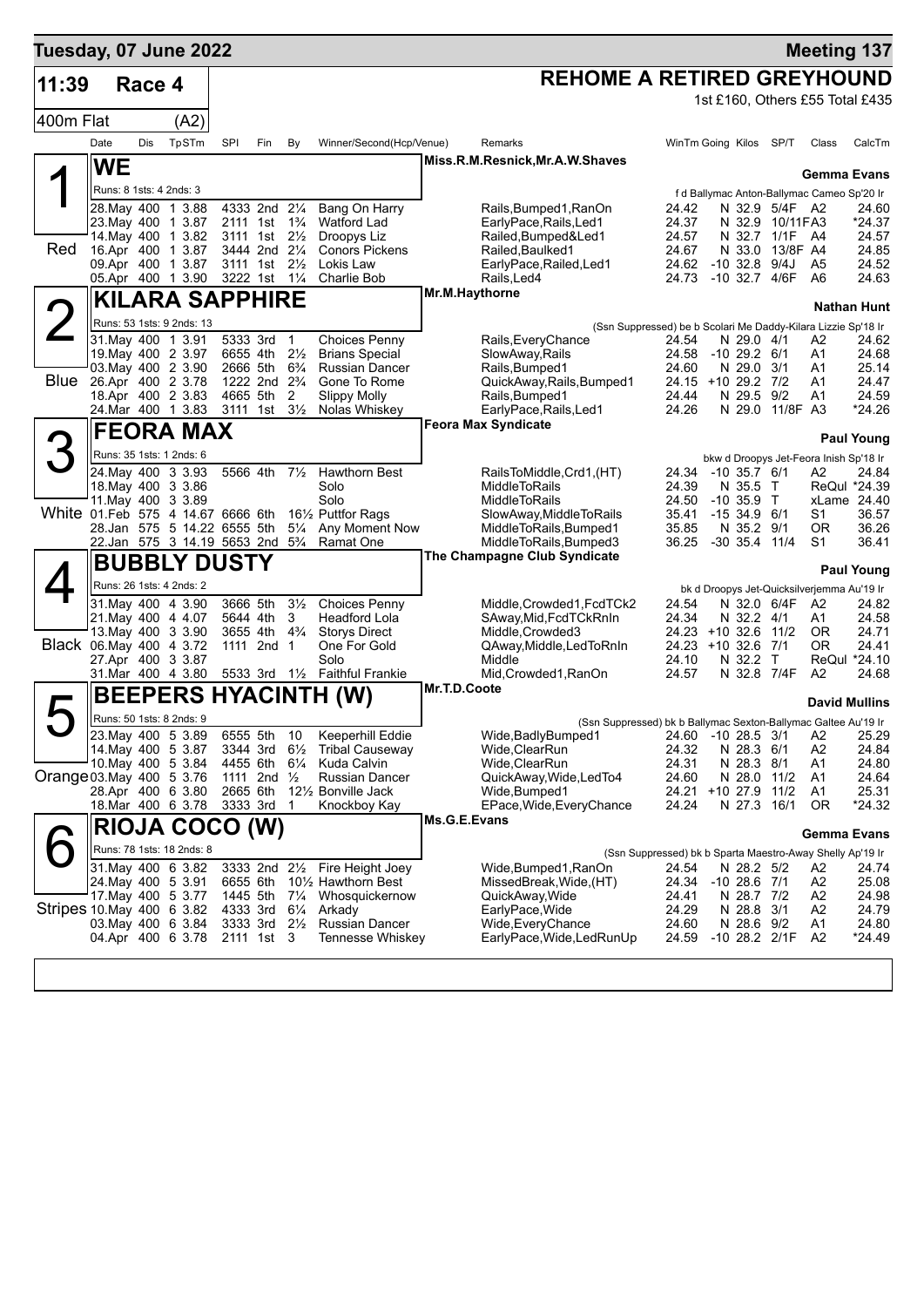| Tuesday, 07 June 2022                             |                         |        |                                                                   |          |                                        |                                  |                                                                                                           |                     |                                                                              |                |                                                                      |                         | <b>Meeting 137</b>  |
|---------------------------------------------------|-------------------------|--------|-------------------------------------------------------------------|----------|----------------------------------------|----------------------------------|-----------------------------------------------------------------------------------------------------------|---------------------|------------------------------------------------------------------------------|----------------|----------------------------------------------------------------------|-------------------------|---------------------|
| 11:54                                             |                         | Race 5 |                                                                   |          |                                        |                                  |                                                                                                           |                     | <b>ASHWELLS GREYHOUND RETIREMENT HOME</b>                                    |                |                                                                      |                         |                     |
| 400m Flat                                         |                         |        | (A7)                                                              |          |                                        |                                  |                                                                                                           |                     |                                                                              |                | 1st £125, Others £45 Total £350                                      |                         |                     |
|                                                   |                         |        |                                                                   |          |                                        |                                  |                                                                                                           |                     |                                                                              |                |                                                                      |                         |                     |
|                                                   | Date                    | Dis    | TpSTm                                                             | SPI      | Fin                                    | By                               | Winner/Second(Hcp/Venue)                                                                                  | Mr.D.P.Webb         | Remarks                                                                      |                | WinTm Going Kilos SP/T                                               | Class                   | CalcTm              |
|                                                   |                         |        | <b>ORANGE AOIFE</b>                                               |          |                                        |                                  |                                                                                                           |                     |                                                                              |                |                                                                      | <b>Marlene Westwood</b> |                     |
|                                                   | Runs: 0 1sts: 0 2nds: 0 |        |                                                                   |          |                                        |                                  |                                                                                                           |                     |                                                                              |                | bk b Droopys Cain-Orange Maeve De'20 Ir                              |                         |                     |
|                                                   |                         |        | 01.Jun 400 1 3.93<br>25. May 400 1 3.97                           |          | 2111 1st 31/4<br>1111 1st 7            |                                  | Concord Echo<br>Malbay Pippa                                                                              |                     | EPace.Rails.Led1<br>QAw, Rails, BmpRunUp, ALd                                | 25.04          | 24.98 -10 27.8 T3<br>-10 28.1 T3                                     |                         | *24.88<br>24.94     |
|                                                   |                         |        | 18. May 400 4 4.02                                                |          |                                        |                                  | Solo                                                                                                      |                     | <b>MiddleToRails</b>                                                         | 25.25          | N 27.6 T                                                             | Nvice                   | 25.25               |
| Red                                               |                         |        |                                                                   |          |                                        |                                  |                                                                                                           |                     |                                                                              |                |                                                                      |                         |                     |
|                                                   |                         |        | <b>GOOD MASTER</b>                                                |          |                                        |                                  |                                                                                                           |                     | <b>Nathan Hunt Racing Club</b>                                               |                |                                                                      |                         |                     |
|                                                   |                         |        |                                                                   |          |                                        |                                  |                                                                                                           |                     |                                                                              |                |                                                                      |                         | <b>Nathan Hunt</b>  |
|                                                   |                         |        | Runs: 10 1sts: 1 2nds: 3<br>30. May 400 3 4.01                    |          | 6544 3rd 2                             |                                  | Crypto Crash                                                                                              |                     | SAw,MidToRails,Bmp1,RanOn                                                    |                | be d Droopys Buick-Royston News Jn'20 Ir<br>24.87 -10 31.7 9/2       | A7                      | 24.93               |
|                                                   |                         |        | 23. May 400 2 4.06                                                |          | 6543 3rd 4                             |                                  | Knockduff Flame                                                                                           |                     | SlowAway,MiddleToRails                                                       | 24.84          | N 32.2 15/8F A7                                                      |                         | 25.16               |
|                                                   |                         |        | 16. May 400 3 3.96<br>Blue 09 May 400 3 3.98                      |          | 5222 2nd 1 <sup>3</sup> / <sub>4</sub> |                                  | <b>Black Otter</b><br><b>Weston Aurora</b>                                                                |                     | MidToRails, Chl3To4                                                          | 24.63          | N 32.0 2/1F A7                                                       |                         | *24.77              |
|                                                   |                         |        | 03. May 400 2 4.05                                                |          | 4444 3rd<br>5666 6th                   | $3\frac{1}{2}$                   | 10 <sup>1</sup> / <sub>4</sub> Jet Stream Blitz                                                           |                     | MidToRails, Crowded1/2<br>SAw, Rails TMid, Blk1, Bmp3                        | 24.74<br>24.91 | N 32.2 9/4F A7<br>N 32.3 10/11FA7                                    |                         | 25.02<br>25.73      |
|                                                   |                         |        | 23.Apr 400 2 3.94                                                 | 5211 1st |                                        | $2\frac{3}{4}$                   | Jaxx Ya Body                                                                                              |                     | RailsToMid, Bmp1, Led2                                                       |                | 24.89 +10 32.2 5/4F A8                                               |                         | 24.99               |
|                                                   |                         |        | BALLYANNE PAT                                                     |          |                                        |                                  |                                                                                                           |                     | <b>Hard Done By Syndicate</b>                                                |                |                                                                      |                         | John Simpson        |
| 3                                                 | Runs: 0 1sts: 0 2nds: 0 |        |                                                                   |          |                                        |                                  |                                                                                                           |                     |                                                                              |                | bk d Ballyanne Sim-Oldburrin Diva Fb'20 Ir                           |                         |                     |
|                                                   | 01.Jun 400 5            |        |                                                                   |          | 1111 1st 5                             |                                  | Dashing Derrin                                                                                            |                     | QAw,Mid,ALed,(HT)                                                            |                | 25.02 -10 32.8 T3                                                    |                         | *24.92              |
|                                                   |                         |        | 25. May 400 1 4.02<br>18. May 400 3 4.07                          |          | 3222 2nd 61/2                          |                                  | Runaroundthebud<br>Solo                                                                                   |                     | EP, Rails To Middle, Bumped 1<br><b>MiddleToRails</b>                        | 24.80<br>25.26 | $-10,32.6$ T3<br>N 32.5 T                                            |                         | 25.22<br>25.26      |
| White 26.Mar 400 4                                |                         |        |                                                                   |          | 2nd <sub>3</sub>                       |                                  | (Mullg)                                                                                                   |                     | (Irish Race)                                                                 |                | 22.25 -20 34.5                                                       |                         | 22.26               |
|                                                   | 13.Feb 525 3            |        |                                                                   |          | 4th                                    | -10                              | (Mullg)                                                                                                   |                     | (Irish Race)                                                                 |                | 30.29 -80 35.4                                                       |                         | 30.19               |
|                                                   | 06.Feb 525 4            |        |                                                                   |          | 6th                                    | 10                               | (Mullg)                                                                                                   | Miss.M.L.Locke      | (Irish Race)                                                                 |                | 30.33 -60 34.5                                                       |                         | 30.43               |
|                                                   |                         |        | <b>ARDERA JEWEL</b>                                               |          |                                        |                                  |                                                                                                           |                     |                                                                              |                |                                                                      |                         | <b>Maxine Locke</b> |
|                                                   | Runs: 5 1sts: 0 2nds: 0 |        | 01.Jun 400 4 4.02                                                 |          | 2221 1st                               | $3\frac{1}{2}$                   | <b>Bonville Narna</b>                                                                                     |                     | Middle, Challenged&Led3                                                      |                | bk b Skywalker Farloe-Byrneville Divas Fb'20 Ir<br>25.01 -10 28.9 T2 |                         | ReQul *24.91        |
|                                                   |                         |        | 23.Apr 400 4 4.00                                                 |          | 4555 5th                               |                                  | DIS Kenzo                                                                                                 |                     | Mid, Blk&StbBadly1                                                           |                | 24.55 +10 29.9 9/2                                                   | A7                      | 0.00                |
|                                                   |                         |        | 18.Apr 400 4 3.99                                                 |          | 6566 4th                               | $3\frac{3}{4}$                   | Chuck Jaeger                                                                                              |                     | SAway, Mid, Bmp1, Baulked3                                                   |                | 24.70 +10 29.8 7/2                                                   | A6                      | 25.09               |
| Black 07.Apr 400 4 3.94                           |                         |        | 29. Mar 400 4 3.98                                                |          | 4555 4th<br>5666 5th                   | $3\frac{1}{2}$<br>$5\frac{1}{2}$ | Kirrary<br>Drohobych Arrow                                                                                |                     | Mid, Baulked 1, Bmp1/4<br>Middle, Bumped Run Up                              |                | 24.87 -10 30.0 10/3<br>24.74 -10 30.3 5/1                            | A6<br>A6                | 25.04<br>25.08      |
|                                                   |                         |        | 22.Mar 400 5 3.91                                                 |          | 1122 3rd                               | $2\frac{3}{4}$                   | <b>Blastoff Lucinda</b>                                                                                   |                     | QuickAway, Mid, LedTo1/4                                                     |                | 24.85 -10 30.0 5/1                                                   | A6                      | 24.96               |
|                                                   |                         |        |                                                                   |          |                                        |                                  | DROUMERAGH EVA (W)                                                                                        | <b>Chasing Gold</b> |                                                                              |                |                                                                      | <b>Katie O'Flaherty</b> |                     |
|                                                   | Runs: 9 1sts: 1 2nds: 2 |        |                                                                   |          |                                        |                                  |                                                                                                           |                     | (Ssn Suppressed) bk b Laughil Blake-Droumeragh Queen Jy'19 Ir                |                |                                                                      |                         |                     |
|                                                   |                         |        | 01.Jun 400 5 3.97                                                 |          | 3333 3rd 7                             |                                  | Jet Stream Charm                                                                                          |                     | SlowAway, Wide                                                               |                | 24.64 N 28.0 T3 xLame 25.20                                          |                         |                     |
|                                                   |                         |        | 30.Apr 575 5 14.25 4454 4th 4<br>23.Apr 575 5 14.12 1222 2nd 1    |          |                                        |                                  | Quanstown Pal<br>So Handsome                                                                              |                     | Wide, ClearRun<br>QAway, W, FcdTCk1, RnOn                                    |                | 36.58 -20 27.8 11/2<br>36.36 +20 27.8 9/4                            | S4<br>S4                | 36.70<br>36.64      |
| Orange 16.Apr 575 5 14.11 5344 2nd $1\frac{1}{2}$ |                         |        |                                                                   |          |                                        |                                  | Tungsten Tim                                                                                              |                     | Wide, Bumped 1&3                                                             |                | 36.88 -20 27.7 11/2                                                  | S4                      | 36.80               |
|                                                   |                         |        | 09.Apr 575 5 14.14 4466 5th 8<br>21. Mar 400 6 3.96 3543 3rd 23/4 |          |                                        |                                  | Ramat Celtic<br>Gods Good                                                                                 |                     | Wide, Clear Run<br>Wide,Crowded1,RanOn                                       |                | 35.87 +20 28.0 11/2<br>24.80 -10 27.9 5/2F                           | S4<br>A <sub>6</sub>    | 36.70<br>*24.91     |
|                                                   |                         |        |                                                                   |          |                                        |                                  | <b>KINGDOM DIAMOND (W)</b>                                                                                |                     | <b>Ramat Racing Club</b>                                                     |                |                                                                      |                         |                     |
|                                                   |                         |        |                                                                   |          |                                        |                                  |                                                                                                           |                     |                                                                              |                |                                                                      |                         | <b>Bernie Doyle</b> |
|                                                   |                         |        | Runs: 21 1sts: 4 2nds: 4<br>26. May 575 5 14.27 4455 4th 63/4     |          |                                        |                                  | Vancouver Var                                                                                             |                     | (Ssn Suppressed) bk b Droopys Buick-Kingdom Queen Jn'20 Ir<br>Wide, Bumped 1 | 35.85          | N 29.3 12/1                                                          | S2                      | 36.38               |
|                                                   |                         |        | 21. May 575 6 14.28 3322 1st 1 <sup>3</sup> / <sub>4</sub>        |          |                                        |                                  | Mayses Marina                                                                                             |                     | EPace, Wide, Led6                                                            |                | 36.28 -15 29.6 4/1                                                   | S3                      | 36.13               |
|                                                   |                         |        | 14. May 575 6 14.01 1232 1st                                      |          |                                        | $1\frac{3}{4}$                   | Union Sundown                                                                                             |                     | QAw,ChlFrom6ToLedRunIn                                                       |                | 36.07 +20 29.6 6/4F                                                  | S4                      | 36.27               |
|                                                   |                         |        |                                                                   |          |                                        |                                  | Stripes 10. May 400 6 3.97 5555 3rd 11/2 Brennans James<br>30.Apr 575 6 14.34 5665 3rd 21/2 Quanstown Pal |                     | SlowAway,Wide,Bmp4,RanOn<br>Wide, Clear Run                                  | 24.77          | N 29.5 5/1<br>36.58 -20 29.5 4/1                                     | A7<br>S4                | 24.88<br>36.58      |
|                                                   |                         |        |                                                                   |          |                                        |                                  | 02.Apr 400 6 3.91 1111 1st 5 <sup>1</sup> / <sub>4</sub> Blakes Seven                                     |                     | QuickAway, Wide, Led <sup>1/4</sup>                                          |                | 25.06 -20 28.6 5/6F A9                                               |                         | *24.86              |
|                                                   |                         |        |                                                                   |          |                                        |                                  |                                                                                                           |                     |                                                                              |                |                                                                      |                         |                     |
|                                                   |                         |        |                                                                   |          |                                        |                                  |                                                                                                           |                     |                                                                              |                |                                                                      |                         |                     |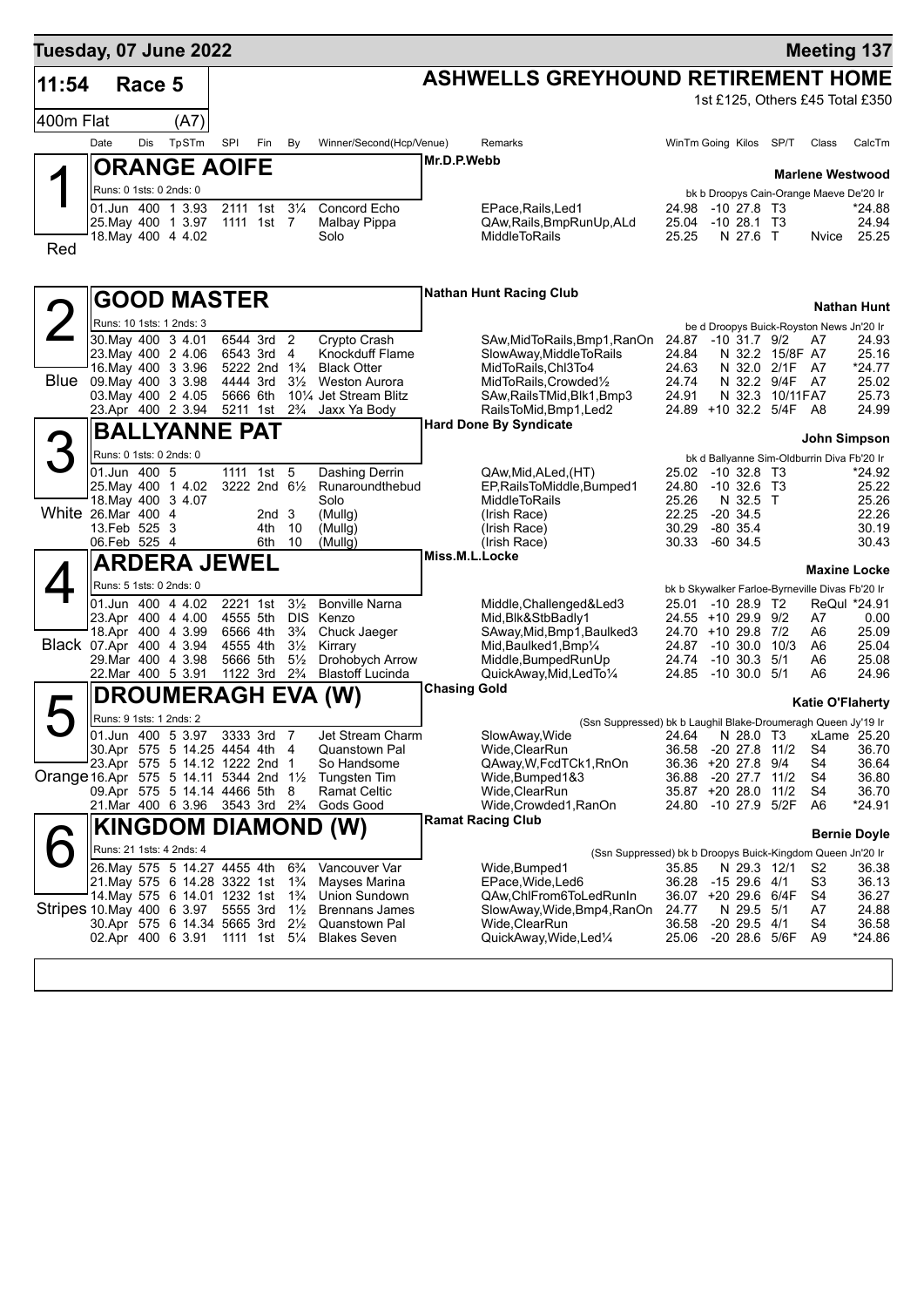| ROMFORD GREYHOUND OWNERS ASSOCIATION<br>12:09<br>Race 6<br>1st £120, Others £45 Total £345<br>400m Flat<br>(A8)<br>Date<br>Dis<br>TpSTm<br>SPI<br>Winner/Second(Hcp/Venue)<br>Fin<br>By<br>Remarks<br>WinTm Going Kilos SP/T                                                                     | Class<br>CalcTm<br><b>Michelle Brown</b> |
|--------------------------------------------------------------------------------------------------------------------------------------------------------------------------------------------------------------------------------------------------------------------------------------------------|------------------------------------------|
|                                                                                                                                                                                                                                                                                                  |                                          |
|                                                                                                                                                                                                                                                                                                  |                                          |
|                                                                                                                                                                                                                                                                                                  |                                          |
|                                                                                                                                                                                                                                                                                                  |                                          |
| Mr.M.R.Polkinghorn<br><b>BONNIE CONNIE</b>                                                                                                                                                                                                                                                       |                                          |
| Runs: 50 1sts: 5 2nds: 10<br>(Ssn Suppressed) be b Scolari Me Daddy-Expert Honey Jy'19 Ir                                                                                                                                                                                                        |                                          |
| 5333 4th<br>$6\frac{1}{2}$<br>02.Jun 400 1 3.95<br>Chopchop Cream<br>Rails, Bumped1<br>N 26.1 4/1<br>24.81<br>A7<br>21. May 400 1 3.95<br>3333 3rd<br>$1\frac{1}{2}$<br><b>Brindle Chief</b><br>Rails, Bumped1, RanOn<br>25.17 -10 26.1<br>3/1<br>A7                                             | 25.34<br>25.18                           |
| 16. May 400 2 3.93<br>2333 3rd 2<br><b>Black Otter</b><br>Rails, RanOn<br>24.63<br>N 26.3 10/3<br>A7                                                                                                                                                                                             | *24.78                                   |
| Red<br>2222 2nd 21/4<br>07. May 400 1 3.90<br>Droopys Achiever<br>EPace, Rails, Every Chance<br>24.96<br>N 26.3<br>7/4<br>A7<br>30.Apr 400 2 3.92<br>3333 4th<br>$2\frac{3}{4}$<br>Cirque Du Soleil<br>EarlyPace, Rails<br>24.80 +10 25.8 7/1<br>A7                                              | 25.14<br>25.11                           |
| 21.Apr 400 1 3.99<br>5444 3rd<br>$6\frac{1}{4}$<br><b>Rising City</b><br>MissedBreak, Rails<br>24.40 +20 25.5 13/8F A7                                                                                                                                                                           | 25.10                                    |
| <b>Hard Done By Syndicate</b><br><b>SHAKSHUKA</b>                                                                                                                                                                                                                                                |                                          |
| Runs: 2 1sts: 0 2nds: 0<br>bk b Droopys Buick-Glenfinn Floss Sp'20 Ir                                                                                                                                                                                                                            | John Simpson                             |
| 02.Jun 400 2 4.11<br>6556 6th<br>$6\frac{1}{4}$<br>Mayses Dotty<br>SlowAway, Rails<br>N 25.8 6/1<br>24.84<br>A7                                                                                                                                                                                  | 25.33                                    |
| 17 May 400 3 3.99<br>5566 6th<br>10<br><b>Tysons Mull</b><br>Rails, Bumped1<br>25.02<br>N 25.5 6/1<br>A7<br>27.Apr 400 3 3.86<br>N 25.0 T3<br>1222 2nd <sup>3</sup> / <sub>4</sub><br>Lets Go Boy<br>QAway, Rails, LedTo1/4<br>24.88                                                             | 25.82<br>$*24.94$                        |
| <b>Blue</b><br>20.Apr 400 2 3.98<br>3112 2nd 5 <sup>3</sup> / <sub>4</sub><br>$-10$ 24.5 T3<br>Mickys Roofer<br>EPace, Rails, Led 1 To 3<br>24.91                                                                                                                                                | 25.27                                    |
| 13.Apr 400 3 4.00<br>Solo<br><b>MiddleToRails</b><br>25.65<br>$-10$ 24.1 T<br>26. Feb 525 3<br>3rd <sub>5</sub><br>(Yghal)<br>(IrishTrial)<br>29.93<br>$-30$ 27.2 T3                                                                                                                             | 25.55<br>29.98                           |
| Mr.M.Bull                                                                                                                                                                                                                                                                                        |                                          |
| ATHENAS LAW                                                                                                                                                                                                                                                                                      | <b>Maxine Locke</b>                      |
| Runs: 22 1sts: 4 2nds: 5<br>(Season 16.Sp'21) be b Out Of Range ASB-Whoop Whoop Fb'20 Ir<br>2556 6th<br>28. May 400 3 3.94<br>11<br>No Overlap<br>EPace, Bmp1&3, BBmp1/4<br>24.82<br>N 25.7 5/4F<br>A8                                                                                           | 25.70                                    |
| 24.96<br>21. May 400 3 3.90<br>3222 2nd 1/2<br><b>Mirror Ball</b><br>$-10$ 25.7 $11/4$<br>EPace, Bmp1, ChIFr3<br>A8                                                                                                                                                                              | 24.90                                    |
| 14 May 400 3 3.95<br>6555 5th<br>4<br>Lynnway Joyce<br>MidToRails, CrdRunUp, Bmp1<br>24.84<br>-10 25.7<br>2/1F<br>A7                                                                                                                                                                             | 25.06                                    |
| White 05. May 400 3 3.89<br>1334 4th<br>$2\frac{3}{4}$<br><b>Bubbly Hero</b><br>QAw, Mid TRIs, Bmp1, Blk <sup>3</sup> /4<br>25.18<br>N 26.0 7/4J<br>A7<br>30.Apr 400 3 3.90<br>2222 2nd 2 <sup>3</sup> / <sub>4</sub><br>24.55 +10 25.8 9/4<br><b>Crystal Pearl</b><br>EarlyPace, MidToRIs<br>A7 | 25.40<br>24.87                           |
| 18.Apr 400 3 3.88<br>3111 2nd Nk<br>Chuck Jaeger<br>EPace, MidTRIs, Led1To4<br>24.70 +10 25.6 11/4<br>A6                                                                                                                                                                                         | $*24.83$                                 |
| Mr.P.W.Young<br><b>KAHUNA DONNA</b>                                                                                                                                                                                                                                                              | <b>Paul Young</b>                        |
| Runs: 35 1sts: 2 2nds: 5<br>(Ssn Suppressed) bk b Kahuna Bruce-Kahuna Debbie Ja'20 Ir                                                                                                                                                                                                            |                                          |
| 4444 3rd<br>3<br>02.Jun 400 4 3.92<br>Mayses Dotty<br>Middle, Bumped1<br>24.84<br>N 28.8 6/1<br>A7<br>26. May 400 3 3.97<br>6555 5th 61/4<br>Prince Happy<br>SAway, Middle, Bumped1<br>24.79<br>N 28.7 7/2<br>A7                                                                                 | 25.08<br>25.28                           |
| 16. May 400 3 3.99<br>6666 6th<br>7<br>Nolas Luckyseven<br>SlowAway, Middle<br>24.84<br>N 28.3 8/1<br>A7                                                                                                                                                                                         | 25.39                                    |
| Black 09. May 400 3 3.89<br>2211 1st 31/2<br>Kingdom Charm<br>24.63<br>N 28.3 15/8F A9<br>EarlyPace,Middle,Led2                                                                                                                                                                                  | *24.63                                   |
| 03. May 400 3 3.94<br>3111 2nd $\frac{1}{2}$<br>Heathlawn Nora<br>EP, Mid, Bmp&Led1ToNearLn<br>24.66 +10 28.3 4/1<br>A8<br>$2\frac{1}{2}$<br>6433 4th<br><b>Whatabout Faith</b><br>Middle, Bumped1<br>25.03<br>N 29.0 7/2<br>28.Apr 400 3 3.95<br>A8                                             | 24.80<br>25.22                           |
| <b>Ramat Racing Club</b><br>KILARA MINI (W)                                                                                                                                                                                                                                                      |                                          |
| Runs: 5 1sts: 1 2nds: 0<br>(Season Unknown) bk b Droopys Biker-Kilara Charm Au'20 Ir                                                                                                                                                                                                             | <b>Bernie Doyle</b>                      |
| 31. May 400 5 3.99<br>6666 6th<br>71/ <sub>2</sub> Nowayxtra<br>SlowAway, Wide, BadlyBmp1 25.08 N 24.2 4/1 A8                                                                                                                                                                                    | 25.65                                    |
| 26. May 400 5 3.82<br>1232 5th<br>QuickAway, Wide, Bumped2<br>$1\frac{1}{4}$<br>Bang On Esmae<br>25.17<br>$-10$ 24.1 $10/3$<br>A8<br>21. May 400 5 3.91<br>4346 6th                                                                                                                              | 25.16                                    |
| 10% Boynepark Farloe<br>MiddleToWide,Bumped3<br>24.87<br>N 24.4 10/3<br>A8<br>Orange 14 May 400 5 3.86<br>2111 1st 21/ <sub>2</sub><br><b>Headford Rachel</b><br>EPace, MidToWide, Led1<br>24.93<br>N 24.3 7/2<br>A9                                                                             | 25.73<br>*24.93                          |
| 10. May 400 6 4.00<br>5222 4th<br><b>Young Lucky</b><br>MiddleToWide, HandyTo3<br>24.89<br>N 24.6 11/4J A9<br>7                                                                                                                                                                                  | 25.45                                    |
| 04. May 400 5 3.86<br>1111 1st 31/ <sub>2</sub><br>Ramat Coralie<br>25.19<br>$-1024.3$ T2<br>QAway, MidToWide, ALd<br>Mr.T.Lambourne                                                                                                                                                             | 25.09                                    |
| WAIKIKI ZIPPY (W)                                                                                                                                                                                                                                                                                | <b>Maxine Locke</b>                      |
| Runs: 31 1sts: 4 2nds: 7<br>(Season 23.Ja'22) bd b Kinloch Brae-Custard Cream Jy'19 Ir                                                                                                                                                                                                           |                                          |
| 03.Jun 400 6 3.86<br>1556 6th<br>QuickAway, Wide<br>7<br>Herecomesthesun<br>24.50 +10 26.4 14/1<br>A7<br>30. May 400 5 3.91<br>3555 5th<br>$3\frac{3}{4}$<br><b>Mandeville Betty</b><br>Wide, Bumped 1&2<br>25.39 -10 26.2 7/2<br>A7                                                             | 25.15<br>25.59                           |
| 23. May 400 6 3.84<br>1234 5th<br>Knockduff Flame<br>QuickAway,Wide,LedTo1/4<br>24.84<br>N 26.4 8/1<br>A7<br>6                                                                                                                                                                                   | 25.32                                    |
| Stripes 14 May 400 6 3.95<br>2222 2nd 1 <sup>3</sup> / <sub>4</sub><br>Hilldun Ronnie<br>25.02<br>N 26.1<br>Wide,EveryChance<br>5/1<br>A7<br>09. May 400 6 3.84<br>$5\frac{3}{4}$<br>Corona Flyer<br>24.91<br>1111 1st<br>QuickAway,Wide,ALed<br>N 26.2 7/2<br>A8                                | 25.16<br>*24.91                          |
| 02. May 400 6 3.99<br>2446 6th 8<br>EPace, Wide, Bumped1<br>25.09<br>$-10$ 26.3 $11/4$<br>A <sub>8</sub><br>Dromoher Jack                                                                                                                                                                        | 25.62                                    |
|                                                                                                                                                                                                                                                                                                  |                                          |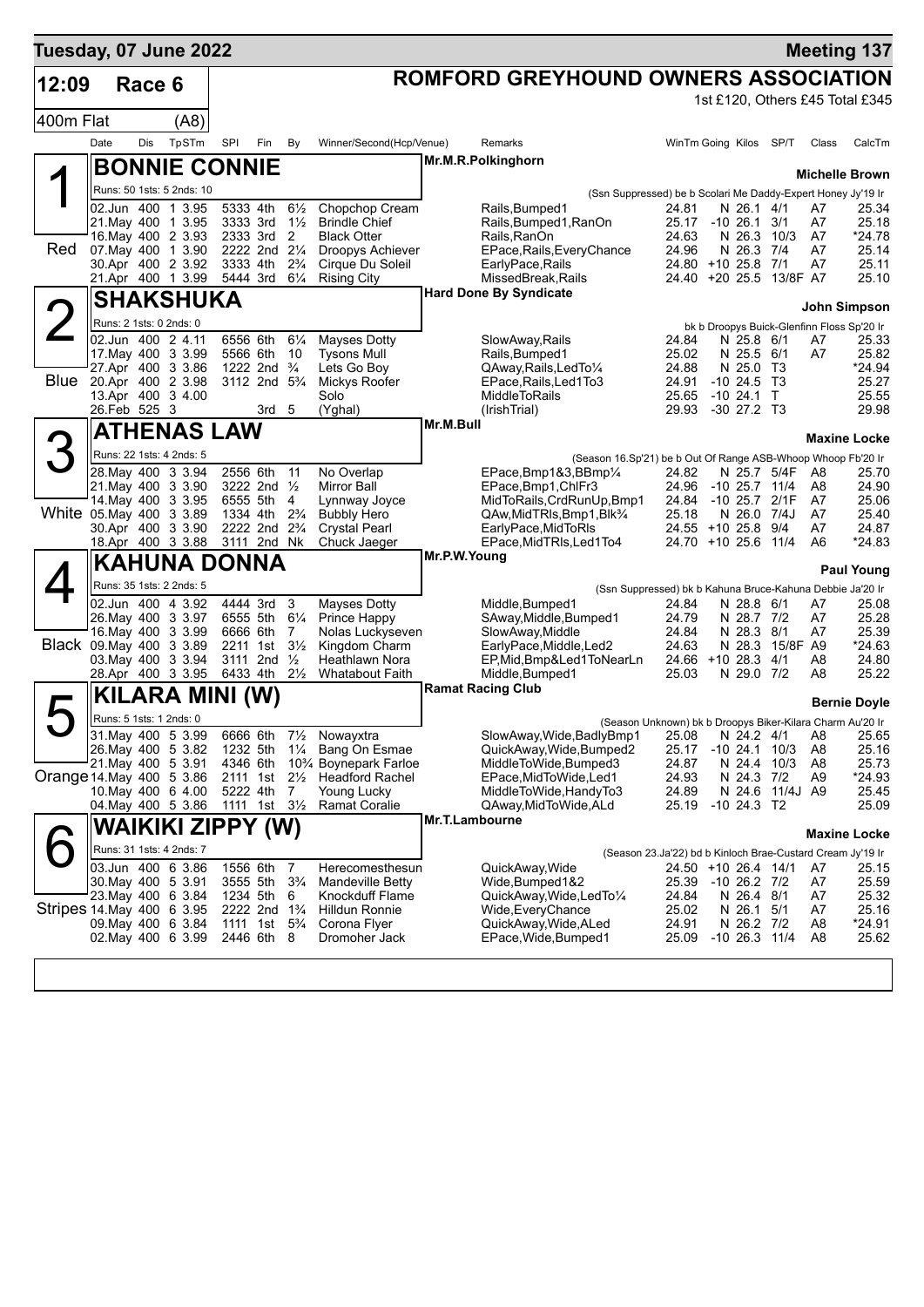| Tuesday, 07 June 2022               |                              |        |                                          |                                      |                                                                   |                                  |                                                   |                       |                                                                  |                |                                                      |                 | <b>Meeting 137</b>               |                      |
|-------------------------------------|------------------------------|--------|------------------------------------------|--------------------------------------|-------------------------------------------------------------------|----------------------------------|---------------------------------------------------|-----------------------|------------------------------------------------------------------|----------------|------------------------------------------------------|-----------------|----------------------------------|----------------------|
| 12:24                               |                              | Race 7 |                                          |                                      |                                                                   |                                  |                                                   |                       | LIKE AND FOLLOW US ON TWITTER @ROMFORDDOGS                       |                |                                                      |                 |                                  |                      |
|                                     |                              |        |                                          |                                      |                                                                   |                                  |                                                   |                       |                                                                  |                | 1st £150, Others £50 Total £400                      |                 |                                  |                      |
| 400m Flat                           |                              |        | (A3)                                     |                                      |                                                                   |                                  |                                                   |                       |                                                                  |                |                                                      |                 |                                  |                      |
|                                     | Date                         | Dis    | TpSTm                                    | SPI                                  | Fin                                                               | By                               | Winner/Second(Hcp/Venue)                          |                       | Remarks                                                          |                | WinTm Going Kilos SP/T                               |                 | Class                            | CalcTm               |
|                                     |                              |        | <b>DINNER LAGIS</b>                      |                                      |                                                                   |                                  |                                                   |                       | <b>TDC Global Investors</b>                                      |                |                                                      |                 | <b>Katie O'Flaherty</b>          |                      |
|                                     |                              |        | Runs: 21 1sts: 5 2nds: 2                 |                                      |                                                                   |                                  |                                                   |                       |                                                                  |                | bk d Dorotas Wildcat-Flandys Hawkeye Fb'20 Ir        |                 |                                  |                      |
|                                     |                              |        | 31. May 400 1 3.89                       |                                      | 5444 4th                                                          | -6                               | Fire Height Joey                                  |                       | Rails, Bumped1                                                   | 24.54          | N 36.5 6/1                                           |                 | A2                               | 25.02                |
|                                     |                              |        | 14 May 400 1 3.95<br>07. May 400 1 3.87  | 5344 6th<br>3111 1st                 |                                                                   | $8\frac{3}{4}$<br>$\frac{1}{2}$  | Noelles Torello<br>Gosh Owen                      |                       | SAway, Rails, Bumped3<br>EarlyPace, Rails, Led1                  | 24.71          | 24.22 +10 36.0 7/1<br>-10 35.9 15/8                  |                 | A2<br>A3                         | 25.02<br>*24.61      |
| Red                                 |                              |        | 30.Apr 400 1 3.87                        | 5224 4th                             |                                                                   | $5\frac{3}{4}$                   | <b>Slippy Bull</b>                                |                       | Rails, Bumped 3                                                  |                | 24.32 +10 36.1 10/3                                  |                 | A <sub>3</sub>                   | 24.88                |
|                                     |                              |        | 23.Apr 400 1 3.88<br>19.Apr 400 1 3.85   | 4211 1st<br>1111 1st                 |                                                                   | $1\frac{1}{2}$<br>$1\frac{3}{4}$ | Urry Up Alex<br>Jet Stream Light                  |                       | Rails, Led2<br>QuickAway, Rails, ALed                            | 24.74<br>24.94 | N 36.0 T3                                            | N 36.0 13/8F A4 |                                  | 24.74<br>ReQul 24.94 |
|                                     |                              |        | THATCHERSDESSERT                         |                                      |                                                                   |                                  |                                                   | <b>Thatchers Boys</b> |                                                                  |                |                                                      |                 |                                  |                      |
|                                     | Runs: 0 1sts: 0 2nds: 0      |        |                                          |                                      |                                                                   |                                  |                                                   |                       |                                                                  |                | bk b Droopys Buick-Senahel Fuda Sp'20 Ir             |                 |                                  | <b>Paul Young</b>    |
|                                     |                              |        | 01.Jun 400 1 3.93                        |                                      | 1111 1st 7 <sup>3</sup> / <sub>4</sub>                            |                                  | Moorstown Robbie                                  |                       | QAway, Rails, ALed                                               | 24.44          | N 29.5 T3                                            |                 |                                  | *24.44               |
|                                     | 25. May 400 1                |        | 17. May 400 4 3.89                       |                                      | 2233 3rd 3 <sup>3</sup> / <sub>4</sub>                            |                                  | Droopys Manor                                     |                       | (NoTrial)<br>EarlyPace, Rails, HitRails1                         | 24.62          | $-10, 29.5, 13$<br>N 29.3 T3                         |                 |                                  | 24.92                |
| <b>Blue</b>                         |                              |        | 11. May 400 3 4.05                       |                                      |                                                                   |                                  | Solo                                              |                       | MiddleToRails                                                    |                | 24.97 -10 29.5 T                                     |                 |                                  | 24.87                |
|                                     | 04.Apr 525 1<br>21.Mar 525 3 |        |                                          |                                      | 1st $\frac{1}{2}$<br>2nd HD                                       |                                  | (Yghal)<br>(Yghal)                                |                       | (Irish Race)<br>(Irish Race)                                     | 29.55<br>30.10 | -30 30.1<br>$-30,30.4$                               |                 |                                  | 29.25<br>29.81       |
|                                     |                              |        | <b>ROMEO HOTSHOT</b>                     |                                      |                                                                   |                                  |                                                   | Mr.D.P.Firmager       |                                                                  |                |                                                      |                 |                                  |                      |
| 3                                   |                              |        |                                          |                                      |                                                                   |                                  |                                                   |                       |                                                                  |                |                                                      |                 | <b>David Mullins</b>             |                      |
|                                     | Runs: 1 1sts: 0 2nds: 0      |        | 31.May 400 3 3.87                        |                                      | 5344 3rd 5                                                        |                                  | <b>Storys Girl</b>                                |                       | RailsToMiddle, Bumped1                                           | 24.45          | bk d Magic Sprite-Buckos Lass Ja'21 Br<br>N 30.4 5/2 |                 | A3                               | 24.85                |
|                                     |                              |        | 27. May 400 2 3.98                       |                                      | 2222 2nd 4 <sup>3</sup> / <sub>4</sub>                            |                                  | <b>Ritzy Rapid</b>                                |                       | SlowAway, RailsToMiddle                                          | 24.45          | $-20$ 30.2 T <sub>2</sub>                            |                 |                                  | 24.63                |
| White 04 May 400 3 4.00             | 22. May 265 2                |        |                                          |                                      | 1-1- 1st $1\frac{1}{4}$                                           |                                  | <b>Ritzy Rapid(CPark)</b><br>Solo                 |                       | RIsMid, ALd<br>SlightlyStbStt,RIsToMid                           |                | 16.55 -10 30.1 T2<br>24.65 -20 29.3 T                |                 | Intro                            | 16.45<br>24.45       |
|                                     |                              |        | 30.Apr 480 2 4.51                        |                                      |                                                                   |                                  | Solo(Monm)                                        |                       | Middle                                                           | 29.49          | -50 28.7 T                                           |                 | Intro                            | 28.99                |
|                                     |                              |        |                                          |                                      |                                                                   |                                  | 20.Apr 400 2 3.77 1111 1st 101/2 Sparkling Darren |                       | QAway,RailsToMiddle,ALd<br>Miss.R.M.Resnick, Mr.A.W.Shaves       |                | 24.46 -20 27.9 T3                                    |                 |                                  | *24.26               |
|                                     |                              |        | <b>DUKES CON</b>                         |                                      |                                                                   |                                  |                                                   |                       |                                                                  |                |                                                      |                 |                                  | <b>Jean Liles</b>    |
|                                     |                              |        | Runs: 6 1sts: 1 2nds: 0                  |                                      |                                                                   |                                  |                                                   |                       |                                                                  |                | bkw d Laughil Duke-Cons Lady My'19 Ir                |                 |                                  |                      |
|                                     | 23. May 270 2                |        | 27. May 400 3 3.83                       |                                      | 3221 1st 5 <sup>3</sup> / <sub>4</sub><br>1-1- 1st $1\frac{1}{2}$ |                                  | <b>Slippy Molly</b><br>Pennys Toran(Towc)         |                       | $EPace, Middle, Led\frac{1}{2}$<br>RIsToMid, ALed                | 24.66<br>15.96 | $-2029.3$ T3<br>$+5$ 29.3 T3                         |                 | Intro                            | *24.46<br>16.01      |
|                                     |                              |        | 18. May 400 3 3.92                       |                                      |                                                                   |                                  | 2211 1st 81/2 Choices Summit                      |                       | EarlyPace, Wide, Led <sup>1/4</sup>                              | 24.64          | N 29.7 T3                                            |                 |                                  | 24.64                |
| Black 11 May 400 3 3.93             | 23.Jan 238 5                 |        |                                          | 3-3-                                 |                                                                   |                                  | Solo<br>3rd 51/ <sub>2</sub> Monroe Hugo(Harlw)   |                       | Middle<br>Bmp1, Wide2, RanOn                                     | 24.58<br>15.32 | N 29.7 T<br>$-20, 30.0, 10/1$                        |                 | D <sub>2</sub>                   | 24.58<br>15.56       |
|                                     | 19.Jan 238 3                 |        |                                          |                                      |                                                                   |                                  | 2-6- 6th 121/2 Holycross Major(Harlw)             |                       | VBB <sub>mp1</sub>                                               |                | 15.40 -15 30.1 10/1                                  |                 | 0R                               | 16.25                |
|                                     |                              |        | <b>BLACKGIRL SHEK (W)</b>                |                                      |                                                                   |                                  |                                                   | Mr.K.Emanuel          |                                                                  |                |                                                      |                 |                                  | <b>Nathan Hunt</b>   |
|                                     |                              |        | Runs: 21 1sts: 5 2nds: 4                 |                                      |                                                                   |                                  |                                                   |                       | (FalseHt 17.My'22) bk b Dorotas Wildcat-Boherna Impulse Fb'20 Ir |                |                                                      |                 |                                  |                      |
|                                     |                              |        | 02.Jun 400 5 3.81                        |                                      |                                                                   |                                  | 2222 2nd 11/4 Slippy Molly                        |                       | EP, MidTWide, FcdTCk4, RnOn 24.53 N 28.8 15/8F A2                |                |                                                      |                 |                                  | *24.63               |
|                                     |                              |        | 28. May 400 4 3.85<br>21. May 400 5 3.77 | 2113 3rd 41/4<br>1112 3rd            |                                                                   | $1\frac{1}{2}$                   | Granree Kid<br><b>Grandads Gift</b>               |                       | EPace, Middle, Led1To3<br>QAway, MidTWide, LedTo3/4              | 24.59<br>24.51 | $-1028.87/2$<br>N 28.6 7/2                           |                 | A2<br>A <sub>2</sub>             | 24.82<br>24.63       |
| Orange 30.Apr 400 4 3.90            |                              |        |                                          | 2111 2nd <sup>3</sup> / <sub>4</sub> |                                                                   |                                  | <b>Opening Mischief</b>                           |                       | EP, MidToWide, Led 1 TNrLn                                       |                | 24.67 -10 28.6 5/2J                                  |                 | A2                               | 24.63                |
|                                     |                              |        | 26.Apr 400 5 3.73<br>12.Apr 400 4 3.77   | 1111 1st<br>1111 2nd $\frac{3}{4}$   |                                                                   | $\frac{1}{2}$                    | Shelone Bolt<br>Slaneyside Daffy                  |                       | QAw, MidTo Wide, ALed<br>QAway, MidToWide, LdTNrLn               | 24.70          | 24.63 +10 28.6 7/2<br>N 29.0 6/1                     |                 | A <sub>3</sub><br>A3             | 24.73<br>24.76       |
|                                     |                              |        | AWARD WINNER (W)                         |                                      |                                                                   |                                  |                                                   | Mr.A.J.Ward           |                                                                  |                |                                                      |                 |                                  |                      |
|                                     |                              |        | Runs: 61 1sts: 11 2nds: 11               |                                      |                                                                   |                                  |                                                   |                       |                                                                  |                |                                                      |                 | <b>Michelle Brown</b>            |                      |
|                                     |                              |        | 02.Jun 400 6 3.86                        | 2443 3rd                             |                                                                   | $1\frac{1}{2}$                   | <b>Drovers Willow</b>                             |                       | Wide, RanOn                                                      | 24.55          |                                                      | N 34.3 2/1F A2  | bk d Crash-Newinn Bling Mr'19 Br | 24.66                |
|                                     | 28. May 400 6                |        |                                          |                                      | 3343 2nd 1/2                                                      |                                  | Dinnys Pet                                        |                       | EarlyPace, Wide, (HT)                                            | 24.34          | N 34.4 6/1                                           |                 | A2                               | *24.38               |
| Stripes 06 May 575 6 14.01 6366 6th |                              |        | 24. May 400 5 3.95                       | 3333 3rd                             |                                                                   | $2\frac{1}{2}$<br>11             | Pro Zac<br>Antigua Bluey                          |                       | Wide, Clear Run<br>Wide, Forced To Check 5                       | 24.82          | $-20, 34.5, 73$<br>35.43 +20 33.8 16/1               |                 | 0R                               | xLame 24.82<br>36.51 |
|                                     |                              |        | 29.Apr 575 6 14.02 4555 4th              |                                      |                                                                   |                                  | 10 <sup>3</sup> / <sub>4</sub> Master Ten Ten     |                       | Wide,Crowded1&5                                                  |                | 35.45 +15 34.1 5/1                                   |                 | OR <sub>3</sub>                  | 36.46                |
|                                     |                              |        | 19.Apr 575 5 13.71 1111 1st 61/4         |                                      |                                                                   |                                  | Kingdom Star                                      |                       | QuickAway, Wide, ALed                                            | 35.62          | N 34.1 9/2                                           |                 | S <sub>1</sub>                   | 35.62                |
|                                     |                              |        |                                          |                                      |                                                                   |                                  |                                                   |                       |                                                                  |                |                                                      |                 |                                  |                      |
|                                     |                              |        |                                          |                                      |                                                                   |                                  |                                                   |                       |                                                                  |                |                                                      |                 |                                  |                      |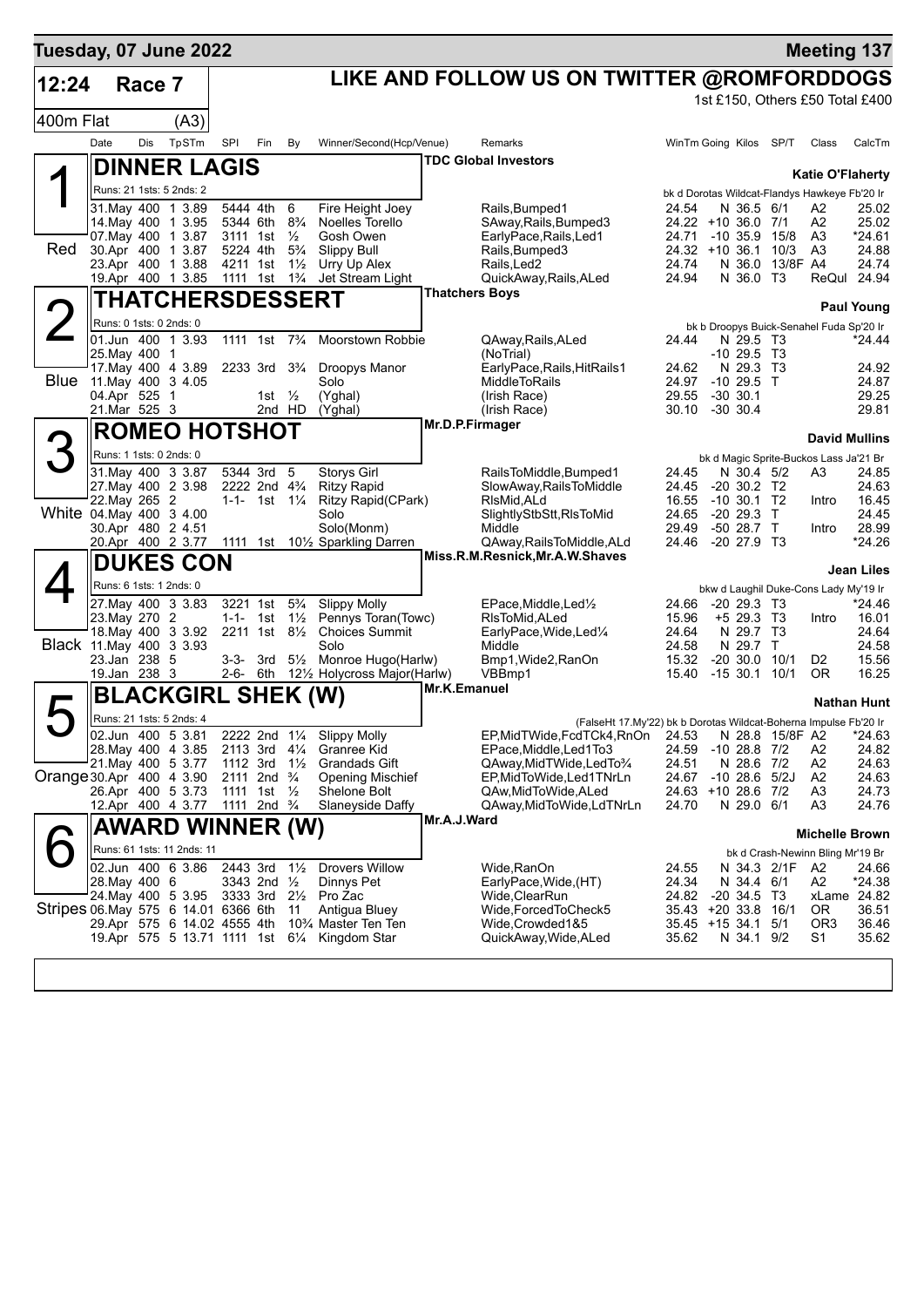| Tuesday, 07 June 2022     |                            |        |                                               |          |                                                                   |                       |                                    |              |                                                                                               |                                                                    |                                      |                            |                                          | <b>Meeting 137</b>              |
|---------------------------|----------------------------|--------|-----------------------------------------------|----------|-------------------------------------------------------------------|-----------------------|------------------------------------|--------------|-----------------------------------------------------------------------------------------------|--------------------------------------------------------------------|--------------------------------------|----------------------------|------------------------------------------|---------------------------------|
| 12:39                     |                            | Race 8 |                                               |          |                                                                   |                       |                                    |              | <b>DUNTON GREYHOUND RETIREMENT HOME</b>                                                       |                                                                    |                                      |                            |                                          |                                 |
|                           |                            |        |                                               |          |                                                                   |                       |                                    |              |                                                                                               |                                                                    |                                      |                            |                                          | 1st £110, Others £40 Total £310 |
| 400m Flat                 |                            |        | (A9)                                          |          |                                                                   |                       |                                    |              |                                                                                               |                                                                    |                                      |                            |                                          |                                 |
|                           | Date                       | Dis    | TpSTm                                         | SPI      | Fin                                                               | By                    | Winner/Second(Hcp/Venue)           |              | Remarks                                                                                       | WinTm Going Kilos SP/T                                             |                                      |                            | Class                                    | CalcTm                          |
|                           |                            |        | <b>KEEPERHILL NELL</b>                        |          |                                                                   |                       |                                    | Mr.D.Barratt |                                                                                               |                                                                    |                                      |                            | <b>Gemma Evans</b>                       |                                 |
|                           |                            |        | Runs: 21 1sts: 3 2nds: 3                      |          |                                                                   |                       |                                    |              | (Ssn Suppressed) bk b Keeperhill Ben-Kathleens Patch Oc'19 Ir                                 |                                                                    |                                      |                            |                                          |                                 |
|                           |                            |        | 31. May 400 1 3.98                            |          | 4222 3rd                                                          | $2\frac{1}{4}$        | <b>Dromulton Sonic</b>             |              | Rails, Every Chance                                                                           | 25.13                                                              | N 31.5 6/1                           |                            | A8                                       | 25.30                           |
|                           |                            |        | 21. May 400 1 4.00<br>16. May 400 1 3.85      |          | 6446 6th 12<br>1111 2nd SH                                        |                       | Mirror Ball<br>Lady Pluck          |              | SlowAway, Rails<br>QAw,Rails,LedToNearLine                                                    | 24.96<br>24.88                                                     | $-10, 30.9, 9/2$<br>$-10$ 31.0 $5/1$ |                            | A8<br>A8                                 | 25.82<br>24.79                  |
| <b>Red</b>                |                            |        | 07. May 400 1 4.04                            | 6444 6th |                                                                   | $8\frac{3}{4}$        | <b>Headford Tom</b>                |              | SlowAway, Rails, Baulked1/4                                                                   | 24.80                                                              | N 31.2 3/1                           |                            | A8                                       | 25.49                           |
|                           |                            |        | 03. May 400 1 4.01                            | 1444 4th |                                                                   | $2\frac{3}{4}$        | Jet Stream Wave                    |              | QuickAway,Rails,Crd1/4&3                                                                      | 24.90                                                              |                                      | N 31.1 10/3                | A8                                       | 25.11                           |
|                           |                            |        | 21.Mar 400 1 3.89                             |          | 1111 1st 6                                                        |                       | Charlie Bob                        |              | QuickAway, Rails, ALed<br>Mr.T.Lambourne                                                      | 24.71                                                              | N 30.0 8/1                           |                            | A9                                       | $*24.71$                        |
|                           |                            |        | <b>BONVILLE LEMON</b>                         |          |                                                                   |                       |                                    |              |                                                                                               |                                                                    |                                      |                            |                                          | <b>Maxine Locke</b>             |
|                           |                            |        | Runs: 18 1sts: 3 2nds: 5<br>31 May 400 2 3.88 |          | 1344 4th                                                          | 3                     | <b>Dromulton Sonic</b>             |              | (Season Unknown) f b Pat C Sabbath-Brinkleys Jayne Mr'20 Br<br>QAw, Rails To Middle, Bumped 1 |                                                                    |                                      |                            |                                          |                                 |
|                           |                            |        | 23. May 400 1 3.99                            |          | 3322 2nd 51/4                                                     |                       | <b>Fabulous Ritzy</b>              |              | RailsToMiddle,ClearRun                                                                        | 25.13<br>24.55                                                     |                                      | N 27.3 2/1F<br>N 27.6 15/8 | A8<br>A8                                 | 25.36<br>24.97                  |
|                           |                            |        | 16. May 400 2 3.93                            |          | 3332 2nd 11/2                                                     |                       | Not So Silent                      |              | RailsToMiddle, RanOn                                                                          | 24.75                                                              |                                      | N 27.6 10/3                | A8                                       | 24.87                           |
| <b>Blue</b>               |                            |        | 07. May 400 2 3.94                            |          | 3322 2nd 41/4                                                     |                       | <b>Blacklabel Spot</b>             |              | Rails, Bumped <sup>1/4</sup>                                                                  | 24.61 -10 27.1 7/1                                                 |                                      |                            | A8                                       | 24.85                           |
|                           |                            |        | 02. May 400 2 3.94<br>23.Apr 400 2 3.76       | 1134 4th | 2111 1st $\frac{1}{2}$                                            | $8\frac{3}{4}$        | Pelorus<br>Ogs Lady                |              | EPace, RIsToMid, Led1<br>QAw, Ris, Led To B2&1/2& Run In                                      | 24.73 +10 27.2 9/4<br>24.62 +10 27.2 3/1                           |                                      |                            | A9<br>A9                                 | *24.83<br>25.42                 |
|                           |                            |        | <b>SEOMRA PAWS</b>                            |          |                                                                   |                       |                                    |              | Mr.D.Farmer, Mr.R.G.Knight                                                                    |                                                                    |                                      |                            |                                          |                                 |
|                           | Runs: 0 1sts: 0 2nds: 0    |        |                                               |          |                                                                   |                       |                                    |              |                                                                                               |                                                                    |                                      |                            | <b>Katie O'Flaherty</b>                  |                                 |
|                           |                            |        | 25. May 400 4 3.90                            |          |                                                                   |                       | Solo                               |              | Middle                                                                                        | wbk b Droopys Sydney-Ballymac Razzler Jn'20 Ir<br>25.52 -10 27.5 T |                                      |                            |                                          | 25.42                           |
|                           |                            |        | 18. May 400 3 3.90                            |          | 1111 3rd $1\frac{1}{2}$                                           |                       | Rockmount Juliet                   |              | QAway, Mid, Led To RnIn                                                                       | 25.50                                                              | N 27.4 T3                            |                            |                                          | 25.62                           |
|                           |                            |        | 11 May 400 3 3 92                             |          |                                                                   |                       | Solo                               |              | Middle                                                                                        | 25.30                                                              | N 27.7 T                             |                            |                                          | 25.30                           |
| White 06.Apr 400 4 3.82   | 30.Mar 225 2               |        |                                               |          | 2111 3rd 21/4                                                     |                       | <b>Dinner Christos</b><br>Solo     |              | QAway, Mid, Led T4<br>Middle                                                                  | 25.04<br>14.11                                                     | $-1028.3$ T3<br>N 28.4 T             |                            |                                          | *25.11<br>14.11                 |
|                           | 17.Jan 325 5               |        |                                               |          | 1st 2                                                             |                       | Seomra Sting(Trlee)                |              | Middle                                                                                        | 18.07                                                              | -5 30.0 T2                           |                            |                                          | 18.02                           |
|                           |                            |        | <b>WILLYTHEFERRET</b>                         |          |                                                                   |                       |                                    |              | Miss.R.M.Resnick, Mr.A.W.Shaves                                                               |                                                                    |                                      |                            |                                          | Jean Liles                      |
|                           | Runs: 2 1sts: 0 2nds: 0    |        |                                               |          |                                                                   |                       |                                    |              |                                                                                               |                                                                    |                                      |                            | bk b Dorotas Wildcat-Gone Viral Sp'20 Ir |                                 |
|                           |                            |        | 28.May 400 4 3.98                             |          | 4444 3rd                                                          | $5\frac{3}{4}$        | No Overlap                         |              | Middle, Bumped 1& 1/4                                                                         | 24.82                                                              |                                      | N 24.3 10/1                | A8                                       | 25.28                           |
|                           |                            |        | 17. May 400 5 4.05                            |          | 6545 5th                                                          | 8                     | Roll On King                       |              | SlowAway, Middle, FcdTCk4                                                                     | 24.90                                                              | N 24.4 7/1                           |                            | A8                                       | 25.54                           |
| Black 05. May 400 5 4.06  |                            |        | 11. May 400 5 4.01                            |          | 2222 2nd 6<br>2222 2nd 7                                          |                       | Splashofthebold<br>Splashofthebold |              | EarlyPace, Middle<br>MiddleToWide,ClearRun                                                    | 24.65<br>24.67                                                     | $-1024.0$ T3<br>N 24.4 T3            |                            |                                          | $*25.03$<br>25.23               |
|                           |                            |        | 27.Apr 400 3 4.04                             |          |                                                                   |                       | Solo                               |              | Middle                                                                                        | 25.36                                                              | N 24.3 T                             |                            | Nvice                                    | 25.36                           |
|                           |                            |        |                                               |          |                                                                   |                       |                                    |              |                                                                                               |                                                                    |                                      |                            |                                          |                                 |
|                           |                            |        |                                               |          |                                                                   |                       | <b>HEADFORD MARGO (W)</b>          |              | Mr.D.P.Bevan, Mrs.A.E.Bevan                                                                   |                                                                    |                                      |                            |                                          | <b>Bernie Dovle</b>             |
|                           |                            |        | Runs: 10 1sts: 0 2nds: 1                      |          |                                                                   |                       |                                    |              | (Season Unknown) bk b Ballymac Best-Headford Fantasy Au'20 Ir                                 |                                                                    |                                      |                            |                                          |                                 |
|                           | $\overline{02.}$ Jun 400 5 |        |                                               |          |                                                                   |                       | 2566 6th 51/2 Lismadine Lane       |              | EPace, Wide, Crd1, Bmp2, (HT) 25.09 N 24.6 15/8F A9 25.52                                     |                                                                    |                                      |                            |                                          |                                 |
|                           |                            |        | 28. May 400 6 3.81<br>21. May 400 5 3.88      |          | 1123 5th $4\frac{1}{4}$<br>1555 5th 7 <sup>3</sup> / <sub>4</sub> |                       | Bang On Roger<br>Mirror Ball       |              | QAw,W,Bmp1,LedTo2,Crd3<br>QAway, Wide, Bumped 1& 1/4                                          | 24.97<br>24.96                                                     | N 24.9 11/4                          | $-10$ 25.0 5/2F            | A8<br>A8                                 | 25.31<br>25.48                  |
| Orange 16. May 400 6 3.81 |                            |        |                                               |          | 1223 3rd $3\frac{1}{2}$                                           |                       | Not So Silent                      |              | QuickAway,Wide,LedToBmp1                                                                      | 24.75                                                              | N 25.0 11/4                          |                            | A8                                       | 25.03                           |
|                           |                            |        | 10. May 400 5 3.86                            |          | 2222 2nd $4\frac{1}{4}$                                           |                       | Errill Sky                         |              | EPace, Wide, Challenged To4                                                                   | 24.71                                                              | N 25.4 4/1                           |                            | A8                                       | 25.05                           |
|                           |                            |        | 27.Apr 400 6 3.82                             |          | 1111 1st 21/ <sub>4</sub>                                         |                       | Romeo Ad Astra                     |              | QAway, Wide, ALed<br>Mrs.P.R.Lockhart, Mr.A.E.Maitland                                        | 25.00                                                              | N 25.4 T3                            |                            |                                          | *25.00                          |
|                           |                            |        | <b>BEDROCK ROXY (W)</b>                       |          |                                                                   |                       |                                    |              |                                                                                               |                                                                    |                                      |                            |                                          | <b>Martyn Wiley</b>             |
|                           |                            |        | Runs: 22 1sts: 3 2nds: 5                      |          |                                                                   |                       |                                    |              | (Ssn Suppressed) bk b Dorotas Wildcat-Millbank Twirl Mr'20 Ir                                 |                                                                    |                                      |                            |                                          |                                 |
|                           | 02.Jun 400 6               |        |                                               |          | 3232 3rd                                                          | $1\frac{3}{4}$        | Lismadine Lane                     |              | Wide, Every Chance, (HT)                                                                      | 25.09                                                              | N 25.7 11/4                          |                            | A9                                       | 25.22                           |
|                           |                            |        | 28.May 400 5 3.94<br>11. May 400 6 3.90       |          | 4333 3rd<br>2233 3rd                                              | $5\frac{1}{2}$<br>- 6 | Young Telex<br>Whosquickernow      |              | Wide, Clear Run<br>EarlyPace, Wide                                                            | 25.01<br>24.51                                                     | $-10$ 25.5 $7/2$<br>$-10$ 25.7 T3    |                            | A9<br>xBite                              | 25.35<br>24.89                  |
| Stripes 30.Apr 400 6 3.91 |                            |        |                                               |          | 5544 4th                                                          | 5                     | <b>Blacklabel Spot</b>             |              | Wide, Clear Run                                                                               | 24.50 +10 25.8 11/4                                                |                                      |                            | A9                                       | 25.00                           |
|                           |                            |        | 23.Apr 400 6 3.89                             |          | 3111 2nd Nk                                                       |                       | <b>Plucks Penny</b>                |              | EPace, Wide, Led <sup>1</sup> / <sub>4</sub> To4                                              | 24.71 +10 25.3 3/1                                                 |                                      |                            | A8                                       | $*24.84$                        |
|                           |                            |        | 18.Apr 400 6 3.98                             |          | 6222 3rd 3 <sup>3</sup> / <sub>4</sub>                            |                       | Millrose Minnie                    |              | SlowAway, Wide, Bumped1                                                                       | 24.87                                                              | N 25.3 7/1                           |                            | A8                                       | 25.17                           |
|                           |                            |        |                                               |          |                                                                   |                       |                                    |              |                                                                                               |                                                                    |                                      |                            |                                          |                                 |
|                           |                            |        |                                               |          |                                                                   |                       |                                    |              |                                                                                               |                                                                    |                                      |                            |                                          |                                 |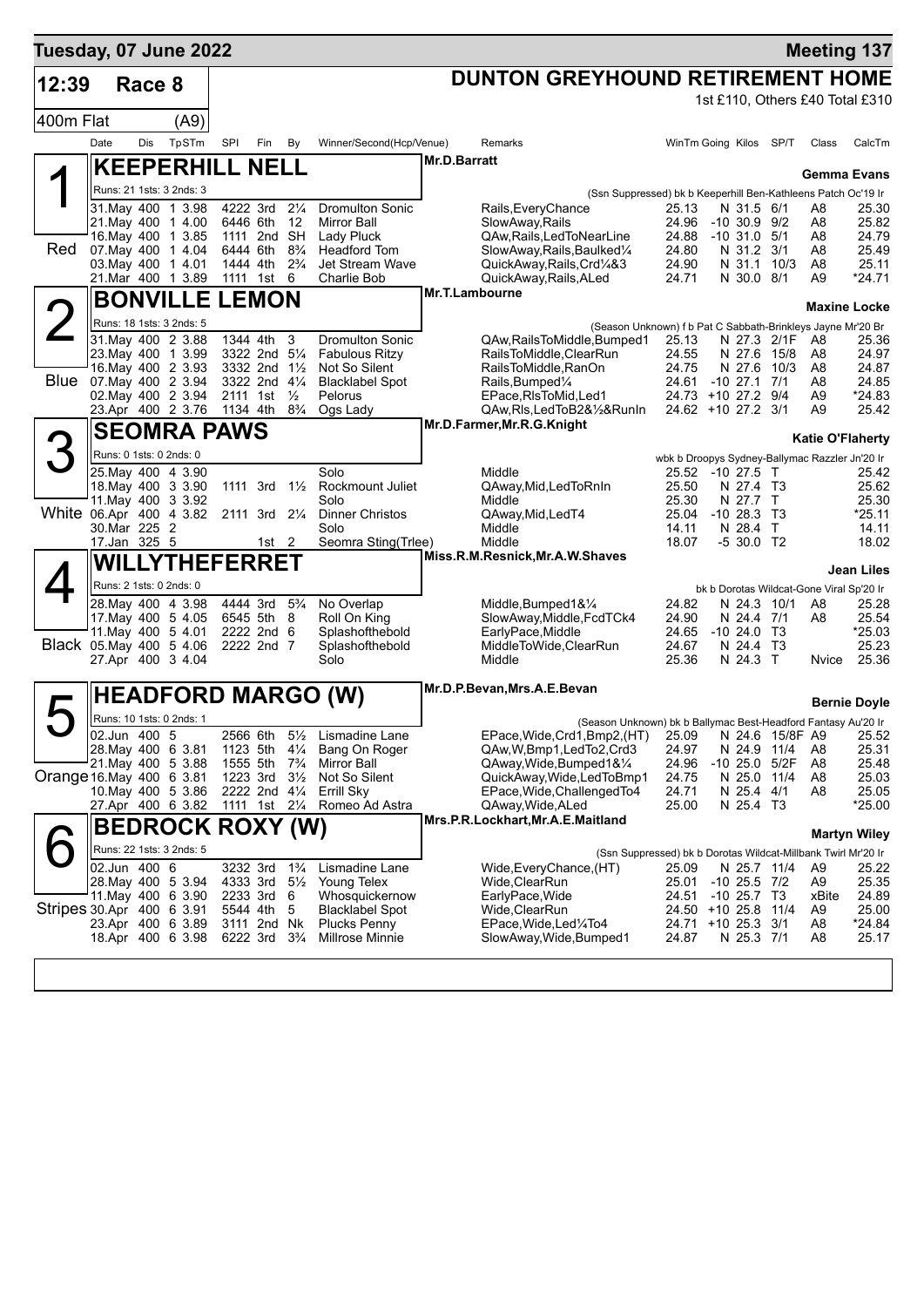| Tuesday, 07 June 2022     |      |            |                                          |                      |                                                    |                                  |                                                |                |                                                                |                                 |                                       |             |                                            | <b>Meeting 137</b>              |
|---------------------------|------|------------|------------------------------------------|----------------------|----------------------------------------------------|----------------------------------|------------------------------------------------|----------------|----------------------------------------------------------------|---------------------------------|---------------------------------------|-------------|--------------------------------------------|---------------------------------|
| 12:54                     |      | Race 9     |                                          |                      |                                                    |                                  |                                                |                | <b>RETIRED GREYHOUNDS LOVE SOFAS</b>                           |                                 |                                       |             |                                            |                                 |
|                           |      |            |                                          |                      |                                                    |                                  |                                                |                |                                                                |                                 |                                       |             |                                            | 1st £135, Others £45 Total £360 |
| 400m Flat                 |      |            | (A5)                                     |                      |                                                    |                                  |                                                |                |                                                                |                                 |                                       |             |                                            |                                 |
|                           | Date | <b>Dis</b> | TpSTm                                    | <b>SPI</b>           | Fin                                                | By                               | Winner/Second(Hcp/Venue)                       |                | Remarks                                                        | WinTm Going Kilos SP/T          |                                       |             | Class                                      | CalcTm                          |
|                           |      |            | <b>UNDERGROUND FIRE</b>                  |                      |                                                    |                                  |                                                | Mr.A.Heard     |                                                                |                                 |                                       |             |                                            | <b>Paul Young</b>               |
|                           |      |            | Runs: 30 1sts: 5 2nds: 2                 |                      |                                                    |                                  |                                                |                | (Ssn Suppressed) bk b Dorotas Wildcat-Bubbly Firebird Ja'20 Ir |                                 |                                       |             |                                            |                                 |
|                           |      |            | 26. May 400 1 4.00                       | 5445 5th             |                                                    | 6                                | Drombeg Diva                                   |                | Rails, Forced To Check3                                        | 24.77                           | N 29.4 14/1                           |             | A5                                         | 25.25                           |
|                           |      |            | 12.May 400 1 4.09<br>28.Apr 400 1 3.95   | 6454 4th<br>4545 6th |                                                    | $5\frac{1}{2}$<br>$9\frac{1}{4}$ | Cirque Du Soleil<br>Coolavanny Maxy            |                | SlowAway, Rails<br>Rails, BumpedRnUp&2                         | 24.82<br>24.60 +10 28.1 7/1     | N 28.7 7/1                            |             | A5<br>A5                                   | 25.26<br>25.44                  |
| Red                       |      |            | 11.Apr 400 1 4.06                        | 5555 6th             |                                                    | $4\frac{1}{2}$                   | Jeopardy Storm                                 |                | SlowAway, Rails                                                | 24.59                           | N 29.1 8/1                            |             | A5                                         | *24.95                          |
|                           |      |            | 04.Apr 400 1 3.98                        | 6664 4th             |                                                    | 4                                | Indigo Diamond                                 |                | SlowAway, RIs, FcdTCk1, Bmp3                                   | 24.90                           | $-10$ 29.2 $8/1$                      |             | A4                                         | 25.12                           |
|                           |      |            | 24. Mar 400 1 4.00                       |                      | 6566 6th                                           | $4\frac{3}{4}$                   | Urry Up Alex                                   |                | SAway, Rails, Bumped1<br>Mr.P.C.Emment, Mrs.M.T.Emment         | 24.85                           | $-10$ 29.2 $11/4$                     |             | A4                                         | 25.13                           |
|                           |      |            | <b>GRANDMASPRINCESS</b>                  |                      |                                                    |                                  |                                                |                |                                                                |                                 |                                       |             |                                            | <b>Paul Young</b>               |
| $\angle$                  |      |            | Runs: 27 1sts: 5 2nds: 1                 |                      |                                                    |                                  |                                                |                | (Season 15.Jy'21) bkw b Droopys Jet-Matts Marine Sp'18 Ir      |                                 |                                       |             |                                            |                                 |
|                           |      |            | 18. May 400 2 3.90                       |                      | 1111 1st                                           | Hd                               | Letsgolucky                                    |                | QuickAway, Rails, ALed                                         | 25.19                           | N 26.1 T2<br>N 26.4 6/1               |             |                                            | xLame *25.19                    |
|                           |      |            | 29.Mar 400 2 3.95<br>19. Mar 400 2 3.95  | 3666 6th             | 5666 6th                                           | $8\frac{1}{4}$<br>$8\frac{3}{4}$ | <b>Blakes Toucan</b><br><b>Hazelwood Alarm</b> |                | Rails, Bumped1<br>Rails, Bumped Run Up                         | 24.95<br>24.59                  | $-10$ 26.8 $12/1$                     |             | A4<br>A4                                   | 25.60<br>25.19                  |
| Blue                      |      |            | 10.Mar 400 1 3.85                        | 2224 6th             |                                                    |                                  | 13½ Jennifer Anne                              |                | Rails, Bumped 1& 1/4& 3                                        | 24.71                           | $-1027.0$                             | 10/1        | A4                                         | 25.69                           |
|                           |      |            | 26.Feb 400 1 3.90                        | 4255 5th             |                                                    |                                  | 141/4 Wychwood Susie                           |                | Rails, Bumped 3                                                | 24.42                           | N 27.0 12/1                           |             | A3                                         | 25.56                           |
|                           |      |            | 07.Feb 400 1 3.84                        | 2333 5th             |                                                    | $8\frac{3}{4}$                   | Bang On Kathleen                               |                | EarlyPace, Rails<br>Miss.R.M.Resnick, Mr.A.W.Shaves            | 24.79                           | $-10, 26.1$                           | 6/1         | A3                                         | 25.38                           |
|                           |      |            | <b>ROGUE ROCKY</b>                       |                      |                                                    |                                  |                                                |                |                                                                |                                 |                                       |             |                                            | <b>Paul Young</b>               |
| 3                         |      |            | Runs: 31 1sts: 6 2nds: 4                 |                      |                                                    |                                  |                                                |                |                                                                |                                 |                                       |             | bk d Confident Rankin-Swift Sarge Au'19 Br |                                 |
|                           |      |            | 30. May 400 3 3.87                       | 1115 5th             |                                                    | 10                               | Davys Ellie                                    |                | QuickAway, Mid, Led To Bmp3                                    | 24.47                           | $-10, 33.0, 6/1$                      |             | A5                                         | 25.17                           |
|                           |      |            | 24. May 400 3 3.89<br>19 May 400 3 3.80  | 2111 1st             | 4111 3rd                                           | $\frac{3}{4}$<br>$\mathbf{1}$    | <b>Black Symphony</b><br>Bondi Bonnie          |                | Middle, Led1To4<br>EPace, Middle, Led RunUp                    | 25.08<br>24.86                  | $-10$ 32.9 $4/1$<br>$-10$ 32.7 $11/2$ |             | A5<br>A6                                   | 25.03<br>*24.76                 |
| White 07 May 400 3 3.94   |      |            |                                          | 6333 4th             |                                                    | $9\frac{1}{2}$                   | Swingalongshiloh                               |                | RailsToMiddle, Bumped1&3/4                                     | 24.46                           | N 32.0                                | 9/1         | A5                                         | 25.22                           |
|                           |      |            | 25.Apr 400 3 3.91                        | 3222 5th             |                                                    | $5\frac{3}{4}$                   | Comeragh Magpie                                |                | RailsToMiddle, Bumped1                                         | 24.87                           | N 31.8 11/4                           |             | A <sub>5</sub>                             | 25.32                           |
|                           |      |            | 14.Apr 400 3 3.79                        | 2123 6th             |                                                    | $\overline{7}$                   | Newlawn Freddie                                | Miss.M.L.Locke | EPace, MidToRIs, LedRnUpT2                                     | 24.56 +10 32.2 5/1              |                                       |             | A5                                         | 25.22                           |
|                           |      |            | <b>STORYS QUATTRO</b>                    |                      |                                                    |                                  |                                                |                |                                                                |                                 |                                       |             |                                            | Maxine Locke                    |
|                           |      |            | Runs: 45 1sts: 8 2nds: 5                 |                      |                                                    |                                  |                                                |                |                                                                |                                 |                                       |             | wbk d Coolavanny Jap-Droopys Lady Au'19 Ir |                                 |
|                           |      |            | 02.Jun 400 4 3.99                        | 5665 5th             |                                                    | $8\frac{1}{4}$<br>$7\frac{3}{4}$ | Droopys Liz                                    |                | Middle, Bumped1                                                | 24.70<br>24.68                  | N 33.3 6/1                            |             | A5                                         | 25.35<br>25.20                  |
|                           |      |            | 28. May 400 5 3.96<br>21. May 400 5 4.08 | 4554 4th             | 3333 3rd                                           | 6                                | Miss Nightingale<br>Newlawn Freddie            |                | Middle, Bumped1<br>SlowAway, MiddleToWide                      | 24.81                           | $-10$ 33.3 $4/1$<br>$-10$ 33.9 $5/2$  |             | A4<br>A4                                   | 25.18                           |
|                           |      |            | Black 17. May 400 5 3.83                 | 1234 5th             |                                                    | $8\frac{1}{4}$                   | <b>Lakeview Night</b>                          |                | QuickAway,Bumped1&3&4                                          | 24.62                           | N 33.5 12/1                           |             | A4                                         | 25.27                           |
|                           |      |            | 12. May 400 5 3.81                       | 2444 4th             |                                                    | 1                                | Bonzo Legend                                   |                | EPace, MiddleToWide                                            | 24.94                           | N 33.3 7/2                            |             | A4                                         | 25.02                           |
|                           |      |            | 14.Apr 400 4 3.81                        |                      | 1111 1st                                           | $2\frac{1}{2}$                   | Cirque Du Soleil                               | Mr.D.P.Webb    | QAway, Middle, ALed                                            | 24.67                           | N 33.1                                | 15/8        | A6                                         | *24.67                          |
|                           |      |            | <b>MALBAY MACY</b>                       |                      |                                                    |                                  |                                                |                |                                                                |                                 |                                       |             |                                            | <b>Marlene Westwood</b>         |
|                           |      |            | Runs: 41 1sts: 9 2nds: 4                 |                      |                                                    |                                  |                                                |                | (Season Unknown) bk b Lenson Panda-Forrachmore Jn'18 Ir        |                                 |                                       |             |                                            |                                 |
|                           |      |            | 30. May 400 5 3.84<br>24. May 400 5 3.95 |                      | 2111 1st 1<br>4556 5th 9                           |                                  | <b>Ballyard Dandy</b><br>Keanos King           |                | EarlyPace, MidToWide, Led1<br>Middle, Bumped 1&3               | 24.82 -10 30.5 9/4F A6<br>24.97 | $-20$ 30.6 $7/1$                      |             | A6                                         | 24.72<br>25.49                  |
|                           |      |            | 19. May 400 5 3.93                       |                      | 2222 2nd 2 <sup>3</sup> / <sub>4</sub>             |                                  | Dinnys Pet                                     |                | Middle, ClearRun                                               | 24.97                           | $-10,30.8$ T <sub>2</sub>             |             | xBite                                      | 25.09                           |
| Orange 18.Apr 400 5 3.78  |      |            |                                          | 1234 6th             |                                                    |                                  | 11% Bang On Harry                              |                | QuickAway,MidTW,Bmp2,Crd3/4 24.21                              |                                 | N 31.1 3/1                            |             | A6                                         | 25.10                           |
|                           |      |            | 12.Apr 400 5 3.80                        |                      | 1111 1st 2 <sup>3</sup> / <sub>4</sub>             |                                  | Isolate                                        |                | QAway,MidToWide,ALed,Crd1                                      | 24.70                           | N 31.1 7/2                            |             | A7                                         | $*24.70$                        |
|                           |      |            | 05.Apr 400 5 3.87                        |                      | 1111 1st 2 <sup>3</sup> / <sub>4</sub>             |                                  | Indigo Duncan                                  | Mr.S.R.Ramsey  | QuickAway,Middle,ALed                                          | 24.91                           | N 30.9 T3                             |             |                                            | 24.91                           |
|                           |      |            | <b>BLACK OTTER (W)</b>                   |                      |                                                    |                                  |                                                |                |                                                                |                                 |                                       |             |                                            | <b>Martyn Wiley</b>             |
|                           |      |            | Runs: 14 1sts: 4 2nds: 3                 |                      |                                                    |                                  |                                                |                | (Ssn Suppressed) bk b Eden The Kid-Pinerra Ranger Ja'20 Ir     |                                 |                                       |             |                                            |                                 |
|                           |      |            | 02.Jun 400 5 3.95                        | 3346 6th             |                                                    |                                  | 111/4 Droopys Liz                              |                | MidToWide, Bmp1&3, FcdTCk4                                     | 24.70                           | N 27.8 7/2                            |             | A5                                         | 25.59                           |
|                           |      |            | 28. May 400 5 3.95<br>21. May 400 5 3.87 |                      | 4333 1st<br>2233 3rd 6 <sup>3</sup> / <sub>4</sub> | $\frac{1}{2}$                    | Indigo Duncan<br>Kenzo                         |                | MiddleToWide,LedRunIn<br>EPace,MiddleToWide,Bmp1               | 25.07<br>24.46                  | $-10$ 27.4 $5/2$<br>N 27.4 4/1        |             | A6<br>A6                                   | 24.97<br>25.00                  |
| Stripes 16 May 400 5 3 83 |      |            |                                          |                      | 1111 1st 1 <sup>3</sup> / <sub>4</sub>             |                                  | Good Master                                    |                | QuickAway, Wide, ALed                                          | 24.63                           | N 27.6 5/1                            |             | A7                                         | *24.63                          |
|                           |      |            | 07. May 400 4 3.96                       |                      | 3666 6th                                           | $8\frac{1}{2}$                   | Kenyan Ranger                                  |                | MiddleToWide, MvdOff1                                          | 24.33 +10 27.3 9/2              |                                       |             | A7                                         | 25.09                           |
|                           |      |            | 30.Apr 400 4 3.84                        |                      | 1111 1st $\frac{3}{4}$                             |                                  | <b>Brickfield Rebel</b>                        |                | QAw,Bmp1,LedTo4&FromRunIn 24.92                                |                                 |                                       | N 27.3 2/1F | A8                                         | 24.92                           |
|                           |      |            |                                          |                      |                                                    |                                  |                                                |                |                                                                |                                 |                                       |             |                                            |                                 |
|                           |      |            |                                          |                      |                                                    |                                  |                                                |                |                                                                |                                 |                                       |             |                                            |                                 |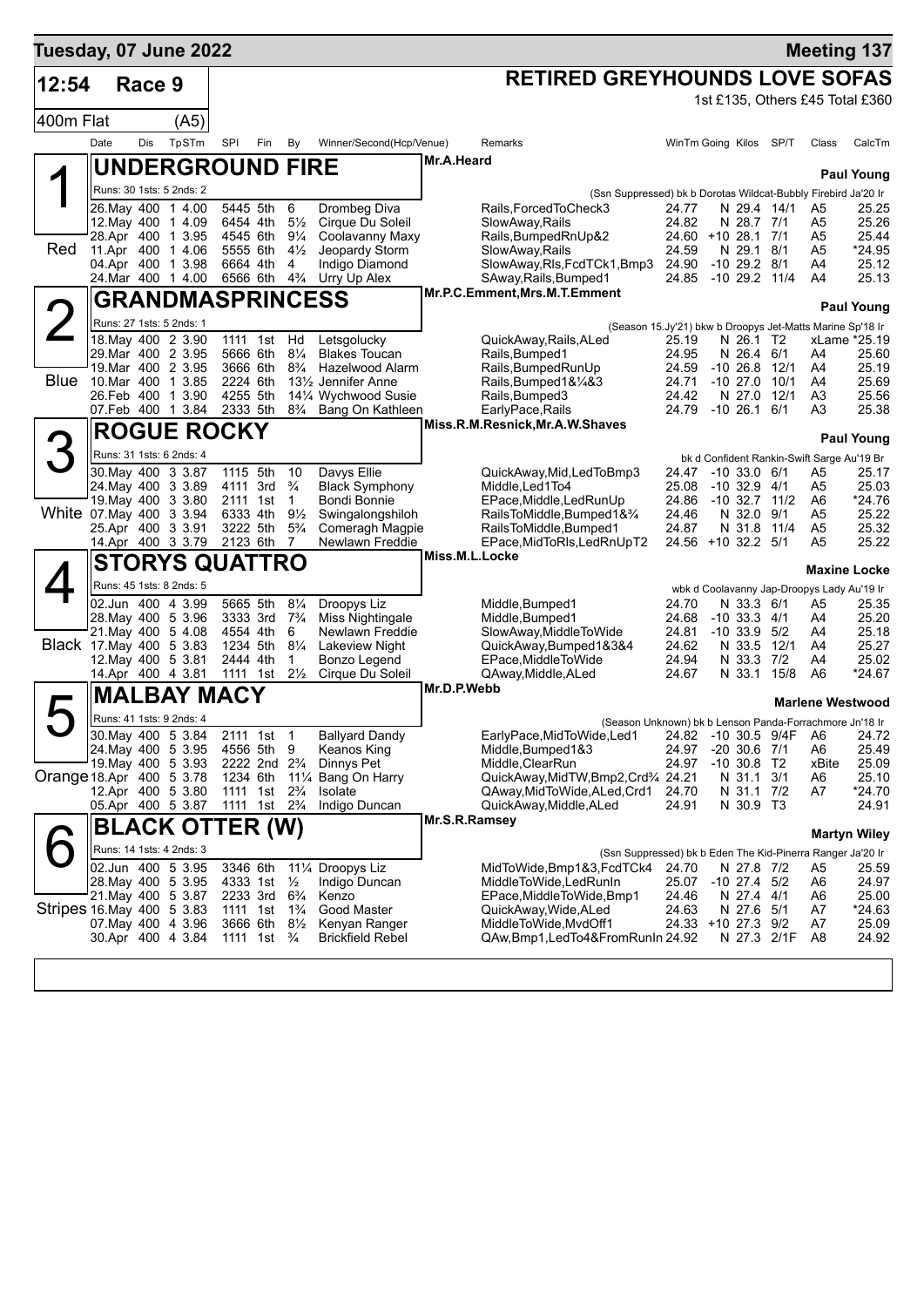| LIKE US ON FACEBOOK @ROMFORDDOGS<br>13:09 Race 10<br>1st £130, Others £50 Total £380 (BGRF CONTRIBUTION £30)                                                                                                                                                |                                  |                      |
|-------------------------------------------------------------------------------------------------------------------------------------------------------------------------------------------------------------------------------------------------------------|----------------------------------|----------------------|
|                                                                                                                                                                                                                                                             |                                  |                      |
|                                                                                                                                                                                                                                                             |                                  |                      |
| 575m Flat<br>(S3)                                                                                                                                                                                                                                           |                                  |                      |
| TpSTm<br>SPI<br>Date<br>Dis<br>By<br>Winner/Second(Hcp/Venue)<br>WinTm Going Kilos SP/T<br>Fin<br>Remarks                                                                                                                                                   | Class                            | CalcTm               |
| Mr.B.Doyle<br><b>RAMAT CELTIC</b>                                                                                                                                                                                                                           |                                  | <b>Bernie Doyle</b>  |
| Runs: 25 1sts: 3 2nds: 3<br>(Season 19.Jn'21) bk b Droopys Buick-Kingdom Queen Jn'20 Ir                                                                                                                                                                     |                                  |                      |
| 02.Jun 575 1 14.41 5543 2nd 4<br><b>Bomb Squad</b><br>36.06<br>N 25.2 6/5F<br>SAway, Rails, Bumped4                                                                                                                                                         | S3                               | 36.38                |
| N 25.5 2/1F<br>28. May 575 1 14.45 6665 3rd<br>7<br>SAway, Rails, Baulked5<br>36.13<br><b>Fastnet Diva</b><br>21. May 575 1 14.49 6544 4th<br>$2\frac{1}{2}$<br>Kingdom Diamond<br>SAw, Rails, Crd5& RunIn<br>36.28<br>$-15$ 25.8 $7/4$                     | S3<br>S3                         | 36.69<br>36.32       |
| Red<br>14. May 575 1 14.41 6665 5th<br>N 26.2 3/1<br>19<br>Davys Ellie<br>35.90<br>SAway, Rails, Badly Blk6                                                                                                                                                 | S <sub>2</sub>                   | 37.41                |
| 10. May 575 2 14.37 5664 3rd<br>Nk<br>P. Cheryl/D.G. One<br>SlowAway, Rails, RanOn<br>36.36<br>N 26.3 7/1<br>09.Apr 575 1 14.20 6652 1st<br>35.87 +20 25.0 5/1<br>$3\frac{3}{4}$                                                                            | S <sub>2</sub><br>S4             | 36.39<br>*36.07      |
| <b>Tungsten Tim</b><br>SlowAway, Rails, Led6<br>Mrs.S.J.Cooper, Mr.J.Deardon                                                                                                                                                                                |                                  |                      |
| <b>COCHISE PEAK</b>                                                                                                                                                                                                                                         |                                  | Jean Liles           |
| Runs: 25 1sts: 4 2nds: 2<br>(Ssn Suppressed) bk b Droopys Sydney-Swift Maidora Sp'19 Ir<br>26. May 575 2 14.91 6555 5th<br>15<br>Phoenix Lou<br>Rails, Badly Baulked 1<br>36.12<br>N 28.1 9/2                                                               | S2                               | 37.32                |
| 20. May 575 1 14.12 6321 1st<br>$\frac{1}{2}$<br>SAway, Rails To Mid, Bmp1, Ld5<br>36.52<br>$-20$ 28.1 11/4<br>Tungsten Tim                                                                                                                                 | S3                               | 36.32                |
| 14. May 575 1 14.07 6432 2nd 31/4<br><b>Phoenix Lou</b><br>35.97 +20 28.3 5/2<br>SAw, Rails, Bmp3, RanOn<br>Blue<br>07. May 575 1 14.17 6555 5th 81/4<br>SlowAway, Rails<br>35.79 +15 28.3 9/1<br>Loaded Judy                                               | S3<br>S <sub>2</sub>             | 36.43<br>36.60       |
| 30.Apr 575 2 14.28 4666 6th<br><b>Slippy Donald</b><br>N 28.5 7/1<br>-12<br>RailsToMid, BadlyBlk1<br>35.84                                                                                                                                                  | S <sub>2</sub>                   | 36.80                |
| 09.Apr 575 2 13.84 2111 1st<br>$\frac{3}{4}$<br><b>Bomb Squad</b><br>EarlyPace, Rails, Led1<br>36.21<br>N 28.5 4/1                                                                                                                                          | S <sub>4</sub>                   | *36.21               |
| <b>First Choice Drainage Solutions</b><br><b>CHOICES DIGGER</b>                                                                                                                                                                                             |                                  | <b>Jean Liles</b>    |
| Runs: 27 1sts: 5 2nds: 2<br>(Ssn Suppressed) bk b Jumeirah Bran-Jumeirah Charm Sp'19 Ir                                                                                                                                                                     |                                  |                      |
| 02.Jun 575 2 14.21 2645 5th<br>11% Pennys Toran<br>EPace, Rails To Mid, Blk1<br>35.75<br>N 25.9 9/1                                                                                                                                                         | S3                               | 36.69                |
| 35.90<br>14. May 575 3 13.99 3223 4th<br>111/ <sub>2</sub> Davys Ellie<br>EP, RIsTMid, FcdToCk1, Crd5<br>N 26.0 4/1<br>07. May 575 2 13.86 1112 3rd<br>Loaded Judy<br>EPace, Rails To Middle, Led4<br>35.79 +15 26.2 9/2<br>- 5                             | S <sub>2</sub><br>S <sub>2</sub> | 36.81<br>36.34       |
| White 27.Apr 400 2 4.03 2222 2nd 4<br>Droopys Good One<br>EPace, RIs To Mid, Fcd To Ck1<br>24.52<br>N 26.2<br>T2                                                                                                                                            | ReQul                            | 24.84                |
| Riada Magic<br>08.Apr 750 1 24.96 4455 6th<br><b>DIS</b><br>RIsTMid, BmpRunUp&2&7&8<br>47.48<br>$+30$ 25.6 33/1<br>26.Mar 575 2 13.89 4331 1st<br>$2\frac{1}{2}$<br><b>Mollys Princess</b><br>Rails, Bumped 1, Led 5<br>36.13<br>N 26.1 4/1                 | OR.<br>S <sub>2</sub>            | 0.00<br>*36.13       |
| <b>Singletons Racing Club</b><br>IMANASSAS                                                                                                                                                                                                                  |                                  |                      |
| Runs: 84 1sts: 15 2nds: 21<br>bk d Droopys Nidge-Too Swift Sp'18 Br                                                                                                                                                                                         |                                  | <b>David Mullins</b> |
| 26. May 575 4 14.49 6666 5th 7<br>Vancouver Var<br>MiddleToWide, ClearRun<br>35.85<br>N 33.7 6/1                                                                                                                                                            | S <sub>2</sub>                   | 36.40                |
| 21. May 575 5 14.66 5554 2nd 6<br>Southwind Jazz<br>SAway, Middle To Wide<br>35.87<br>$-20$ 33.3 $10/3$<br>$+20$ 33.0 11/2<br>$6\frac{3}{4}$                                                                                                                | S <sub>2</sub><br>S <sub>2</sub> | 36.15                |
| 14. May 575 5 14.57 1555 3rd<br>QAw,LckEP,FcdToCk3<br>35.66<br>Sugar Ray Boy<br>Black 05. May 575 5 14.43 5665 4th<br>Knight Hawk<br>SAway, Middle To Wide<br>N 33.1 9/2<br>5<br>35.71                                                                      | S1                               | 36.40<br>36.10       |
| 28.Apr 575 6 14.53 6553 3rd<br>Lisnakill Laurie<br>SAway, Middle To Wide, Blk1<br>35.58 +15 33.0 5/1<br>$6\frac{3}{4}$                                                                                                                                      | S1                               | 36.27                |
| 23.Apr 575 5 14.36 5553 1st<br>$1\frac{1}{2}$<br>SAway, MidTWide, LdRnIn<br>35.75 +20 32.5 6/1<br><b>Emily Daisy</b><br>Mr.P.W.Young                                                                                                                        | S2                               | *35.95               |
| <b>FASTNET DIVA (W)</b>                                                                                                                                                                                                                                     |                                  | <b>Paul Young</b>    |
| Runs: 23 1sts: 2 2nds: 4<br>(Ssn Suppressed) bk b Droopys Cain-Cloncunny Winner My'20 Ir<br>28. May 575 5 13.96 2211 1st 33/4<br>Tungsten Tim<br>EP, MidTo Wide, Led 2 36.13 N 28.6 18/1 S3 *36.13                                                          |                                  |                      |
| 3543 2nd 1<br>MidToW, BmpRnUp&1, RanOn<br>24.May 400 5 3.99<br>25.17<br>N 28.6 11/4<br>Ataboy Azza                                                                                                                                                          | A9                               | 25.25                |
| 17. May 400 5 3.99<br>N 28.1 7/1<br>3666 6th 10½ Corona Flyer<br>MiddleToWide,ClearRun<br>24.61                                                                                                                                                             | A8                               | 25.44                |
| Orange 07. May 400 5 3.96<br>3666 6th<br>4 <sup>1</sup> / <sub>2</sub> Keeperhill Rex<br>MiddleToWide,FcdTCk1<br>25.02<br>N 27.6 5/1<br>N 27.7 10/3<br>03. May 400 5 3.97<br>4645 6th<br>111⁄4 Bonville Lulu<br>MidToW,FcdTCkRnUp,BBlk3/4<br>24.99          | A8<br>A8                         | 25.37<br>25.89       |
| 28.Apr 400 4 3.91<br>3654 3rd<br>Whatabout Faith<br>MiddleToWide, Bmp1, RnOn<br>25.03<br>N 28.0 4/1<br>-2                                                                                                                                                   | A8                               | 25.18                |
| Miss.E.S.Isaac, Mr.M.E. Wiley<br><b>MADE TO ORDER (W)</b>                                                                                                                                                                                                   |                                  | <b>Martyn Wiley</b>  |
| Runs: 48 1sts: 7 2nds: 10<br>bk d Sparta Maestro-Love Honey Fb'19 Ir                                                                                                                                                                                        |                                  |                      |
| 02.Jun 575 6 14.03 5322 2nd 334<br>Wide, Bumped1<br>Pennys Toran<br>35.75<br>N 37.8 8/1                                                                                                                                                                     | S3                               | 36.05                |
| 20. May 575 6 14.04 1233 3rd <sup>3</sup> / <sub>4</sub><br>Cochise Peak<br>QAway, Wide, Every Chance<br>36.52<br>-20 37.8 9/4F<br>14. May 575 6 14.12 2444 2nd 9 <sup>3</sup> / <sub>4</sub><br>Davys Ellie<br>EarlyPace, Wide<br>35.90<br>N 38.0 11/4J S2 | S3                               | 36.38<br>36.68       |
| Stripes 05 May 575 6 14.11 4665 5th 9<br>Wide, ClearRun<br>To Tone Grace<br>35.67<br>N 38.3 8/1                                                                                                                                                             | S <sub>2</sub>                   | 36.39                |
| 30.Apr 575 6 13.98 3355 5th<br>EarlyPace, Wide<br>Slippy Donald<br>35.84<br>N 38.3 5/2<br>9<br>02.Apr 575 6 14.03 2333 3rd $4\frac{1}{2}$<br>Underground Rose<br>EarlyPace, Wide<br>35.95<br>$-30$ 39.0 $7/1$                                               | S <sub>2</sub><br>S1             | 36.56<br>*36.01      |
|                                                                                                                                                                                                                                                             |                                  |                      |
|                                                                                                                                                                                                                                                             |                                  |                      |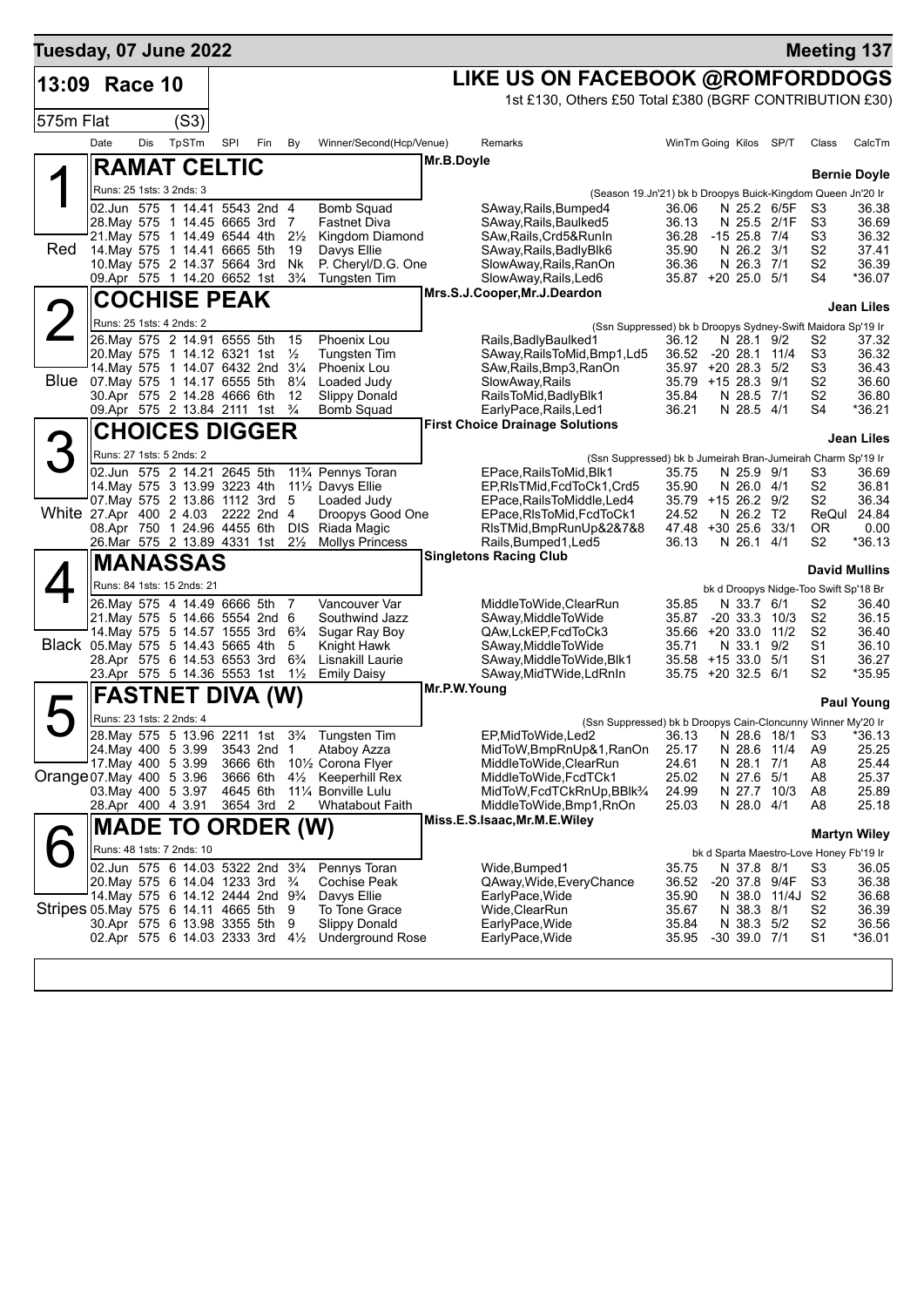| Tuesday, 07 June 2022     |                                         |     |                                          |                                                    |                                        |                                  |                                                     |                |                                                                                                 |                |                                                     |      | <b>Meeting 137</b>      |                            |
|---------------------------|-----------------------------------------|-----|------------------------------------------|----------------------------------------------------|----------------------------------------|----------------------------------|-----------------------------------------------------|----------------|-------------------------------------------------------------------------------------------------|----------------|-----------------------------------------------------|------|-------------------------|----------------------------|
| 13:24                     | Race 11                                 |     |                                          |                                                    |                                        |                                  |                                                     |                | <b>GREYHOUNDS MAKE GREAT PETS</b>                                                               |                |                                                     |      |                         |                            |
|                           |                                         |     |                                          |                                                    |                                        |                                  |                                                     |                |                                                                                                 |                | 1st £160, Others £55 Total £435                     |      |                         |                            |
| 400m Flat                 |                                         |     | (A2)                                     |                                                    |                                        |                                  |                                                     |                |                                                                                                 |                |                                                     |      |                         |                            |
|                           | Date                                    | Dis | TpSTm                                    | SPI                                                | Fin                                    | By                               | Winner/Second(Hcp/Venue)                            |                | Remarks                                                                                         |                | WinTm Going Kilos SP/T                              |      | Class                   | CalcTm                     |
|                           |                                         |     | <b>MAYSONS BULLET</b>                    |                                                    |                                        |                                  |                                                     |                | <b>Maysons Bullet Syndicate</b>                                                                 |                |                                                     |      |                         | <b>Paul Young</b>          |
|                           |                                         |     | Runs: 44 1sts: 12 2nds: 7                |                                                    |                                        |                                  |                                                     |                |                                                                                                 |                | bk d Crohane Ronnie-Hillview Kayla Au'19 Ir         |      |                         |                            |
|                           |                                         |     | 24. May 400 1 4.01<br>05.Apr 400 1 3.86  |                                                    | 1111 2nd 2                             |                                  | Solo<br>Urry Up Buddy                               |                | Rails<br>QuickAway, Rails, LedTo4                                                               | 24.99<br>24.80 | $-20, 34.8$ T<br>$-10$ 35.1 11/1                    |      | A1                      | xLame 24.79<br>24.86       |
|                           |                                         |     | 22. Mar 400 1 3.99                       |                                                    | 6444 1st Nk                            |                                  | Ashwood Lucy                                        |                | Rails, BmpRunUp, LdNearLn                                                                       | 24.88          | $-20, 34.9, 6/1$                                    |      | A2                      | *24.68                     |
| Red                       |                                         |     | 08. Mar 400 1 4.02                       | 6546 5th                                           | 6533 2nd $\frac{3}{4}$                 |                                  | Swabys Sydney                                       |                | SAw, Rails, Challenged RunIn                                                                    | 24.88          | $-20, 34.7, 8/1$                                    |      | A2                      | 24.74                      |
|                           |                                         |     | 01.Mar 400 2 4.00<br>24.Feb 400 1 3.94   | 6333 3rd                                           |                                        | 10<br>4                          | Kingdom Fire<br><b>Choices Penny</b>                |                | SlowAway, Rails, Baulked3<br>Rails, ClearRun                                                    | 24.71<br>24.57 | $-10$ 34.6<br>$-10$ 34.5 $7/1$                      | 12/1 | A1<br>A1                | 25.41<br>24.79             |
|                           |                                         |     | <b>KAHUNA BENNY</b>                      |                                                    |                                        |                                  |                                                     | Mr.A.J.McGarry |                                                                                                 |                |                                                     |      | <b>Katie O'Flaherty</b> |                            |
| $\angle$                  |                                         |     | Runs: 11 1sts: 3 2nds: 0                 |                                                    |                                        |                                  |                                                     |                |                                                                                                 |                | bk d Kahuna Bruce-Kahuna Debbie Ja'20 Ir            |      |                         |                            |
|                           |                                         |     | 21. May 400 2 3.99                       | 6111 1st                                           |                                        | $2\frac{1}{2}$                   | Look At Him                                         |                | Rails, BmpRnUp, Led <sup>1/4</sup>                                                              | 24.52          | N 35.7 3/1                                          |      | A3                      | 24.52                      |
|                           |                                         |     | 14 May 400 2 3.99<br>10 May 400 2 3.93   | 6555 4th<br>6555 4th                               |                                        | 6<br>$5\frac{1}{4}$              | Noelles Torello<br>Jeopardy Storm                   |                | SAway, Rails, Bumped 3<br>Rails, Bumped3                                                        | 24.23          | 24.22 +10 36.2 8/1<br>N 36.0 12/1                   |      | A2<br>A2                | 24.80<br>24.64             |
| Blue                      | 06. May 400 2 4.05                      |     |                                          | 5444 4th                                           |                                        | 6                                | Kingdom Fire                                        |                | SAway, Rails, FcdToCk1/4                                                                        | 24.26          | $+10$ 36.1 8/1                                      |      | OR <sub>3</sub>         | 24.84                      |
|                           |                                         |     | 30.Apr 400 2 3.93<br>24. Mar 400 1 3.87  | 6644 5th<br>3111 1st 2 <sup>3</sup> / <sub>4</sub> |                                        | $3\frac{3}{4}$                   | <b>Faithful Frankie</b><br>Orange Seamus            |                | SAway, Rails, Bmp1&3<br>EarlyPace, Rails, Led1                                                  | 24.43          | 24.40 +10 36.6 8/1<br>N 35.7 1/1F                   |      | A2<br>A <sub>3</sub>    | 24.79<br>*24.43            |
|                           |                                         |     | <b>MILLTOWN JACK</b>                     |                                                    |                                        |                                  |                                                     |                | Mr.S.Locke, Mr.K. Roberts                                                                       |                |                                                     |      |                         |                            |
| 3                         |                                         |     |                                          |                                                    |                                        |                                  |                                                     |                |                                                                                                 |                |                                                     |      | Maxine Locke            |                            |
|                           | 02.Jun 400 3 3.93                       |     | Runs: 37 1sts: 10 2nds: 6                | 4554 4th                                           |                                        | $3\frac{1}{4}$                   | <b>Drovers Willow</b>                               |                |                                                                                                 | 24.55          | bk d Cosmic Rumble-Nova Surf Ap'19 Ir<br>N 32.8 5/1 |      | A2                      | 24.80                      |
|                           |                                         |     | 28. May 400 3 3.85                       | 2111 1st                                           |                                        | $3\frac{1}{2}$                   | Ardera Tank                                         |                | Middle, BmpRnUp&1<br>EPace, Middle, Led1                                                        | 24.58          | N 32.7                                              | 10/3 | A3                      | *24.58                     |
|                           |                                         |     | 13. May 400 3 3.98                       |                                                    | 6544 3rd 1 <sup>1</sup> / <sub>2</sub> |                                  | <b>Conors Pickens</b>                               |                | Middle, Baulked1                                                                                | 24.76          | N 32.6 5/1                                          |      | A3                      | 24.88                      |
|                           | White 05 May 400 3 3.99<br>27.Apr 225 3 |     |                                          |                                                    | 2-2- 1st 4                             |                                  | Solo<br>Narabane Jo                                 |                | Middle<br>QAway, Middle, ALed                                                                   | 24.96<br>13.99 | N 32.7<br>N 32.8 T2                                 | T    |                         | ReQul 24.96<br>xLame 13.99 |
|                           | 12.Mar 400 3                            |     |                                          |                                                    |                                        |                                  |                                                     |                | (NoRace)                                                                                        |                | $-20$ 32.5 $7/1$                                    |      | A2                      |                            |
|                           |                                         |     | <b>KINGDOM DIVA</b>                      |                                                    |                                        |                                  |                                                     |                | <b>Ramat Racing Club</b>                                                                        |                |                                                     |      |                         | <b>Bernie Doyle</b>        |
|                           |                                         |     | Runs: 78 1sts: 17 2nds: 12               |                                                    |                                        |                                  |                                                     |                | (Ssn Suppressed) bk b Droopys Jet-Kingdom Queen Jy'19 Ir                                        |                |                                                     |      |                         |                            |
|                           |                                         |     | 02.Jun 400 4 3.88<br>28. May 400 4 3.82  | 4454 3rd<br>2111 1st                               |                                        | 3<br>3                           | <b>Slippy Molly</b><br><b>Bit View Glider</b>       |                | Middle, Crowded1<br>QuickAway, Middle, AlwaysLd                                                 | 24.53<br>24.52 | N 25.4 7/2<br>$-10$ 25.7 $5/2$                      |      | A2<br>A3                | 24.77<br>*24.42            |
|                           |                                         |     | 21. May 400 4 3.85                       | 2111 1st                                           |                                        | 3                                | Droopys Cloud                                       |                | EPace, Middle, Led1                                                                             | 24.44          | N 26.1                                              | 4/1  | A4                      | 24.44                      |
|                           | Black 14. May 400 4 3.82                |     |                                          | 1111 1st                                           |                                        | $3\frac{1}{2}$<br>$4\frac{1}{4}$ | <b>Jets Pearl</b><br><b>Swithins Bullet</b>         |                | QuickAway,Middle,ALed                                                                           | 24.41          | $+10$ 26.4 9/4<br>$-10$ 26.4 6/1                    |      | A5                      | 24.51                      |
|                           |                                         |     | 07. May 400 4 3.87<br>02. May 400 4 3.90 | 4344 4th<br>2211 1st 11/4                          |                                        |                                  | Jasons Pery                                         |                | Middle, BumpedRunUp&3<br>QuickAway, Middle, Led <sup>1/4</sup>                                  | 24.67<br>24.89 | $-10, 26.4, 3/1$                                    |      | A5<br>A6                | 24.91<br>24.79             |
|                           |                                         |     | <b>KEEPERHILL TIPP (W)</b>               |                                                    |                                        |                                  |                                                     | Mr.J.G.Brooke  |                                                                                                 |                |                                                     |      | <b>Marlene Westwood</b> |                            |
|                           |                                         |     | Runs: 37 1sts: 6 2nds: 8                 |                                                    |                                        |                                  |                                                     |                |                                                                                                 |                | bk d Eden The Kid-Kepperhill Ebony Nv'18 Ir         |      |                         |                            |
|                           |                                         |     | 02.Jun 400 5 3.87                        | 3221 2nd Nk                                        |                                        |                                  | <b>Drovers Willow</b>                               |                | Wide, Led 3To4                                                                                  |                | 24.55 N 35.5 5/1 A2 *24.58                          |      |                         |                            |
|                           | 26. May 270 5                           |     |                                          |                                                    |                                        |                                  | 1-1- 1st 3½ Crickleowl Bob(Towc)<br>Kilara Sapphire |                | Wide, ALed                                                                                      | 16.09          | +5 35.6 T2                                          |      | Intro                   | 16.14                      |
| Orange 04.Apr 400 5 3.89  |                                         |     | 12.Apr 400 6 3.94                        | 6444 5th 91/4<br>5442 3rd                          |                                        | $3\frac{1}{4}$                   | Rioja Coco                                          |                | VerySAway, Wide, Crd <sup>1</sup> / <sub>4</sub> & <sup>1</sup> / <sub>2</sub><br>Wide,ClearRun | 24.33<br>24.59 | N 35.4 5/1<br>$-10$ 35.7 5/2                        |      | A2<br>A2                | 25.07<br>24.75             |
|                           |                                         |     | 29.Mar 400 6 3.91                        | 6665 5th 91/4                                      |                                        |                                  | Mallogs Stormzy                                     |                | SlowAway, Wide, FcdTCk1                                                                         | 24.35          | $-10,35.6,8/1$                                      |      | A1                      | 24.99                      |
|                           | 21.Mar 400 6                            |     |                                          |                                                    |                                        |                                  |                                                     |                | (NoRace)<br>Ms.G.E.Evans, Mr.A.R.Norton, Mr.D.A.Norton                                          |                | 35.3                                                |      | A1                      |                            |
|                           |                                         |     | URRY UP ALEX (W)                         |                                                    |                                        |                                  |                                                     |                |                                                                                                 |                |                                                     |      | <b>Gemma Evans</b>      |                            |
|                           |                                         |     | Runs: 51 1sts: 11 2nds: 5                |                                                    |                                        |                                  |                                                     |                |                                                                                                 |                | bk d Laughil Blake-Affane Beauty Nv'18 Ir           |      |                         |                            |
|                           | 28.May 400 5                            |     | 02.Jun 400 6 3.86                        | 3545 5th 6<br>2224 4th                             |                                        | 2                                | <b>Slippy Molly</b><br>Dinnys Pet                   |                | Wide,ClearRun<br>EP, MidTWide, B1/4, Crd3, (HT)                                                 | 24.53<br>24.34 | N 30.7 6/1<br>N 31.1 16/1                           |      | A2<br>A2                | 25.01<br>*24.50            |
|                           |                                         |     | 21. May 400 5 3.87                       | 1111 1st                                           |                                        | $1\frac{1}{2}$                   | Milltown Rocky                                      |                | QuickAway,Wide,ALed                                                                             | 24.83          | $-10$ 30.7 $3/1$                                    |      | A3                      | 24.73                      |
| Stripes 16 May 400 5 3.86 |                                         |     | 10. May 400 5 3.86                       | 1111 3rd $2\frac{1}{2}$<br>3222 3rd                |                                        | $6\frac{1}{4}$                   | Droopys Peyton<br>Scooby The Hulk                   |                | QuickAway, Wide, LedTo4<br>Wide, ClearRun                                                       | 24.51<br>24.23 | N 30.9 9/1<br>N 31.1 12/1                           |      | A3<br>A3                | 24.71<br>24.73             |
|                           |                                         |     | 05. May 400 5 3.81                       | 1111 1st Hd                                        |                                        |                                  | Kits Jim                                            |                | QuickAway, Wide, ALed                                                                           | 24.68          | N 31.2 3/1                                          |      | A4                      | 24.68                      |
|                           |                                         |     |                                          |                                                    |                                        |                                  |                                                     |                |                                                                                                 |                |                                                     |      |                         |                            |
|                           |                                         |     |                                          |                                                    |                                        |                                  |                                                     |                |                                                                                                 |                |                                                     |      |                         |                            |